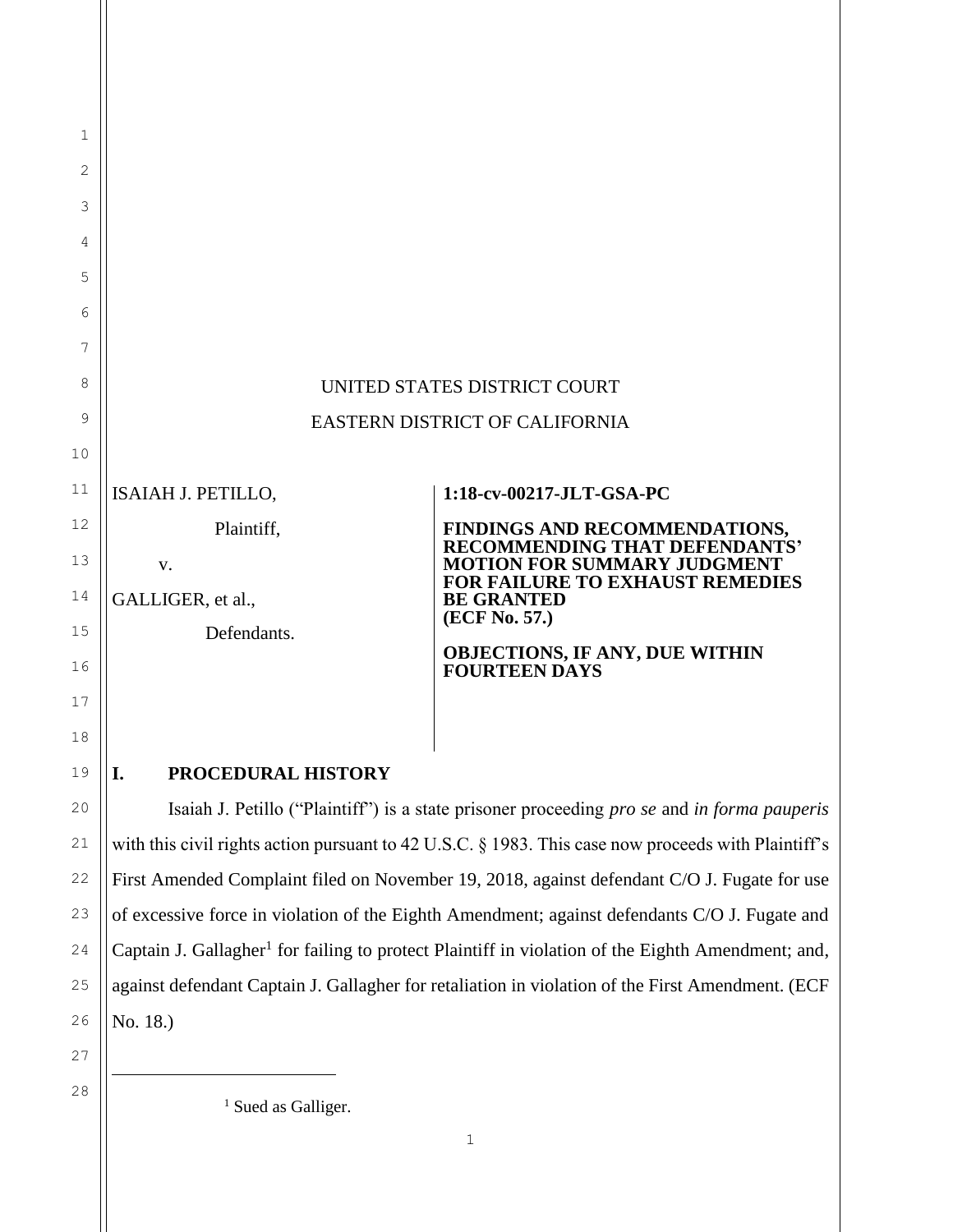On November 10, 2021, defendants Fugate and Gallagher ("Defendants") filed a motion for summary judgment for Plaintiff's failure to exhaust administrative remedies.<sup>2</sup> (ECF No. 57.) On December 6, 2021, Plaintiff filed an opposition to the motion. (ECF No. 61.) On January 13, 2022, Defendants filed a reply to the opposition. (ECF No. 69.)

On January 18, 2022, Plaintiff filed a motion to clear the record (ECF No. 70), and another opposition to the motion for summary judgment, (ECF No. 71). On January 20, 2022, Defendants filed the Declaration of Jon Allin with exhibits containing excerpts of Plaintiff's deposition taken on January 7, 2022. (ECF No. 72.)

Defendants' motion for summary judgment was submitted upon the record on December 14, 2021, without oral argument pursuant to Local Rule 230(*l*), and for the reasons that follow the court finds that Defendants' motion for summary judgment should be granted.

## **II. PLAINTIFF'S ALLEGATIONS**

Plaintiff is presently incarcerated at the R.J. Donovan Correctional Facility in San Diego, California. At the time of the events at issue, Plaintiff was housed at Corcoran State Prison in Corcoran, California, in the custody of the California Department of Corrections and Rehabilitation (CDCR). Plaintiff's allegations follow:

## **Defendant Gallagher**

On November 9, 2017, Plaintiff informed C/O Yocum [not a defendant] that he was feeling depressed and suicidal. C/O Yocum immediately handcuffed Plaintiff. About thirty minutes later an unknown male in street clothing began to berate Plaintiff, stating, "Are you high again - what are you high off now," "nothing wrong with you," "you like to file lawsuits against my staff officer," and "you're a Crip and Crips don't go suicidal, that's only for SNY," referring to inmates who are in protective custody in the Sensitive Needs Yard. (First Amended Complaint, ECF No. 18 at 4-5.) The unknown male identified himself as Captain Gallagher. Plaintiff responded, "I don't give a sh\*\* who you are - [] you're [] acting puerile." (Id. at 5.) Plaintiff

<sup>2</sup> Concurrently with their motion for summary judgment, Defendants served Plaintiff with the requisite notice of the requirements for opposing the motion. Woods v. Carey, 684 F.3d 934, 939-41 (9th Cir. 2012); Rand v. Rowland, 154 F.3d 952, 960-61 (9th Cir. 1998). (ECF No. 57-1.)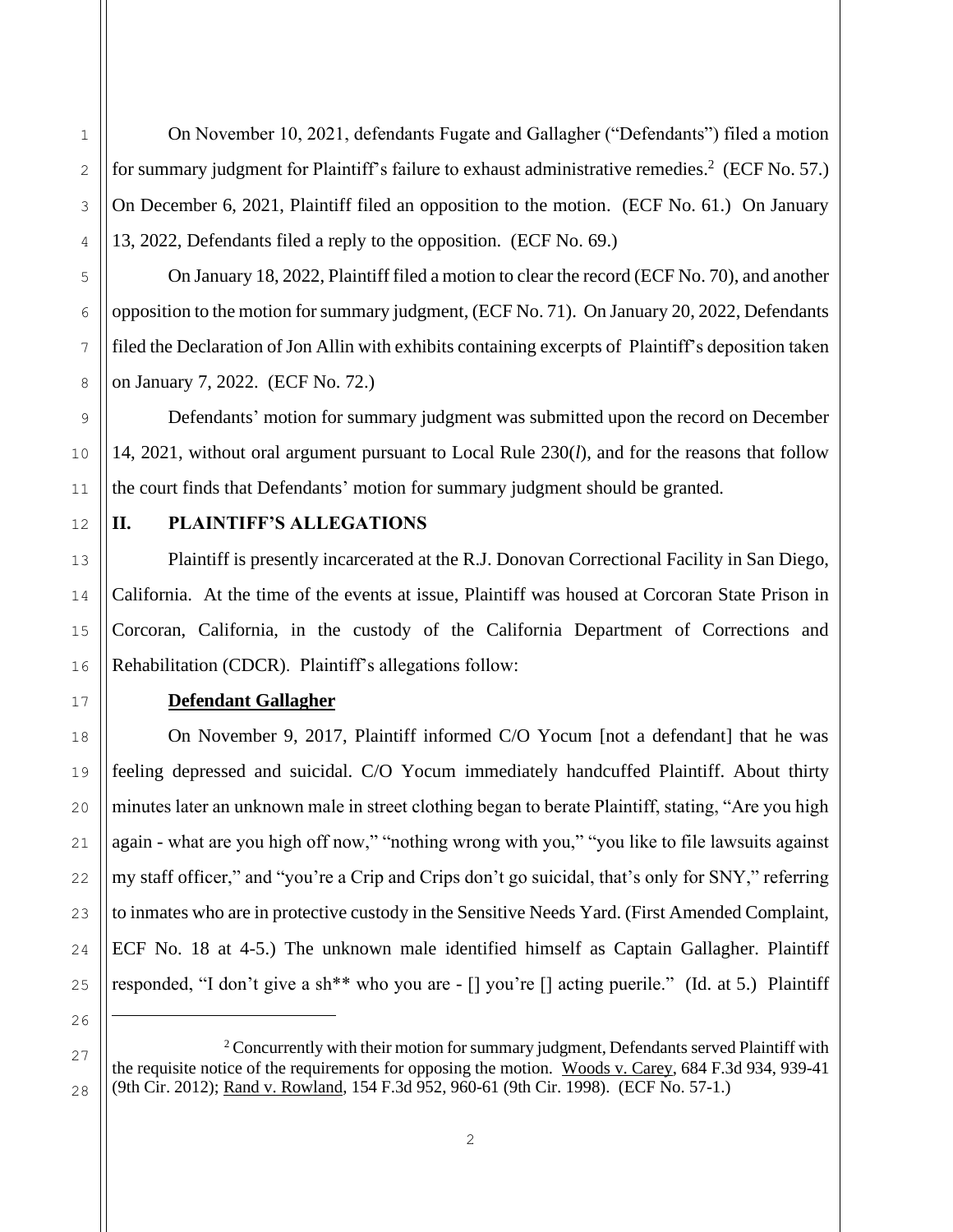then calmly tried to alleviate the hostile situation. Captain Gallagher continued to berate Plaintiff stating, "I'll show you who the hell I am - where does this nigg\*\* live," and "I'm going to search your cell and fu\*\* your pad up." (Id.) Plaintiff told Gallagher that "this will provoke unnecessary conflict between me and my cellmate," and Gallagher said, "That's your problem, you should've thought of that before you started talking sh\*\*." (Id. at 6:2-3.) Plaintiff tried to explain that searching his cell would be counterproductive and would force Gallagher to also search Plaintiff's cellmate's area too. Plaintiff asked Gallagher why he was being vindictive and retaliating against Plaintiff.

Plaintiff tried to talk to an unknown black male lieutenant and explain the consequences and severity of Captain Gallagher's intentions to search Plaintiff's cell and his cellmate's belongings. The lieutenant said he understood and would talk to Gallagher, and most likely Gallagher would not search Plaintiff's cell.

A few minutes later two gang members approached Plaintiff and told him not to go suicidal. Plaintiff believes they were speaking on behalf of Captain Gallagher. Plaintiff felt intimidated enough to discontinue his efforts to seek mental health treatment. Under the assumption that his cell would not be searched and torn apart, Plaintiff told the clinician that he was okay and did not want to go suicidal.

Minutes later, Plaintiff was told that his cell had been searched and Captain Gallagher tore up his cell and his cellmate's things. His cellmate's Galaxy 4g cell phone was confiscated, and the inmates' bed covers were taken.

Plaintiff was escorted from the holding cage back to his building by defendant J. D. Fugate and Officer R. Day [not a defendant], following defendant Gallagher's instructions. Plaintiff wanted to prevent a conflict with his cellmate, Davis, and asked defendant Fugate not to return him to his cell. Another cell was available, and Ms. Medina [not a defendant] knew that Plaintiff needed to move out of his cell to avoid conflicts that were likely to arise between Plaintiff and his cellmate. When Plaintiff entered his cell he could tell by Davis's demeanor that he knew about Plaintiff's encounter with Captain Gallagher. Plaintiff immediately took off his blue shirt and assumed a fighting position. Plaintiff and Davis had a two-minute conversation

1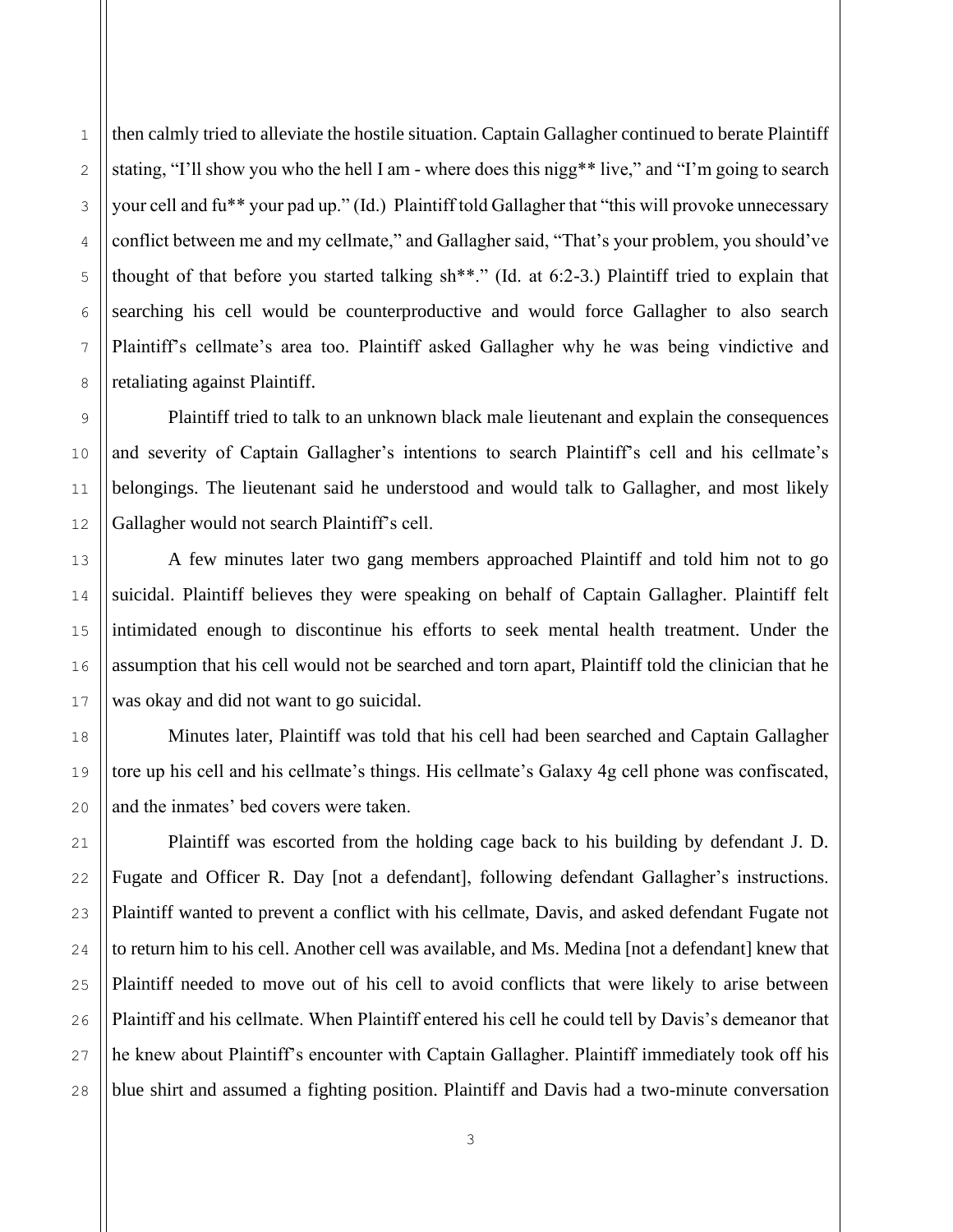during which Plaintiff apologized for causing their living quarters to be searched, and Davis's cell phone to be confiscated. The cell phone was worth \$1,500.00 at the prison and Plaintiff did not have that kind of money. Plaintiff tried to explain that it was Captain Gallagher's fault that the cell was searched and that Gallagher was the cause of the conflict that had arisen between Plaintiff and Davis. Gallagher had no legitimate reason to search their cell. Staff usually will not search a cell unless systematically authorized, or when an inmate brings it upon himself. Guards usually let the cellmate know why a search was conducted.

After they talked, Plaintiff and Davis exchanged blows. Because of Gallagher Plaintiff was a victim of assault and battery when Plaintiff and Davis fought. Plaintiff suffered a corneal eye abrasion in his right eye, pain in his eye and on his body, mental distress from the trauma, and burning from being pepper sprayed. Plaintiff's skin felt like it was on fire and he was unable to sleep for a week. Plaintiff's eyes burned, especially his right eye when pepper spray dripped into it causing temporary blindness and blurred vision.

## **Defendant Fugate**

On November 9, 2017, after Plaintiff's argument with defendant Gallagher, Correctional Officers Defendant J. D. Fugate and R. Day [not a defendant] approached Plaintiff at the holding cage located in the program office. They ordered Plaintiff to cuff up and defendant Fugate asked Plaintiff, "Are you ready?" (Id. at 7:4-5.) Plaintiff told the officers that what they were doing was "fu\*\*ed up," and asked Fugate not to send him back to his cell and cellmate Davis. (Id. at 7:6- 7.) Another cell was available and Ms. Medina [not a defendant] knew that Plaintiff needed to move out of his cell to avoid conflicts that were likely to arise between Plaintiff and his cellmate. Plaintiff allowed defendant Fugate and C/O Day to escort him to his cell.

Plaintiff knew what would happen with Davis given the circumstances. Davis is much bigger, taller and stronger than Plaintiff. Plaintiff was attacked and the two inmates exchanged blows. When Plaintiff and Davis fought, Plaintiff was fighting for his life. Defendant Fugate stood by and watched Plaintiff be attacked. Plaintiff could have been stabbed to death and defendant Fugate would have just watched Plaintiff die. Ten minutes into the fight defendant Fugate threw a pepper grenade at Plaintiff and ordered him to get down, which Plaintiff did.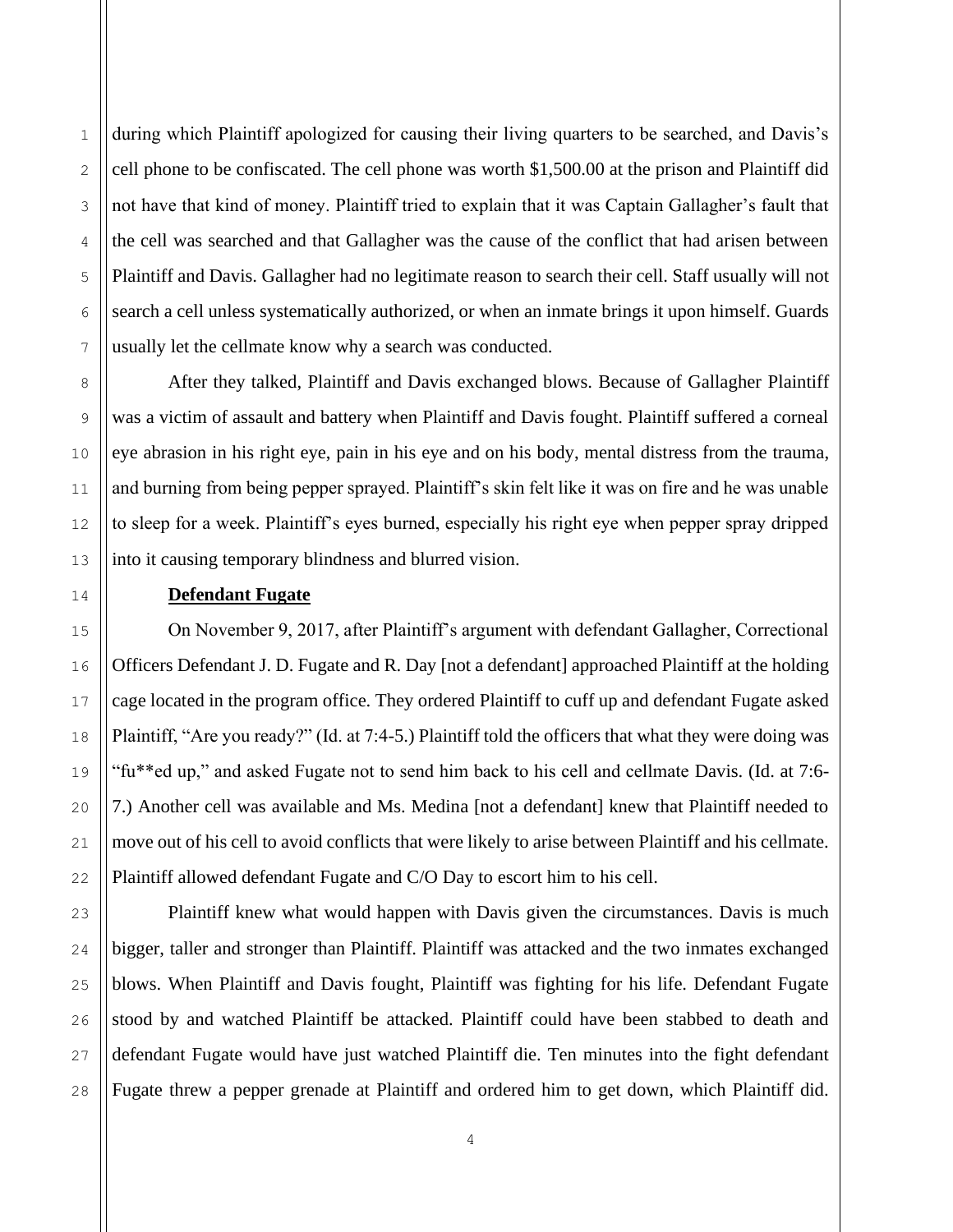Plaintiff was stunned, coughing, and slightly blinded from the grenade's smoky blast. Defendant Fugate began to spray Plaintiff with more pepper spray while Plaintiff was on his stomach in the prone position lying on the bottom bunk face down. Fugate sprayed Plaintiff on his back upper torso, shoulders, elbows, neck, side of his face, and arms for about 8 minutes, for no reason. Plaintiff had complied with Fugate's order and was in a vulnerable submissive position. Plaintiff yelled at Fugate but did not want to move fearing it could be misconstrued that he was disobeying an order. Officer Fugate later gave Plaintiff paper towels and told him he had dried spray all over his back.

Plaintiff suffered pain in his eye and on his body, mental distress from the trauma and burning from being pepper sprayed. Plaintiff's skin felt like it was on fire, and he was unable to sleep for a week. Plaintiff's eyes burned, especially his right eye when pepper spray dripped into it causing temporary blindness and blurred vision. Plaintiff's clothing and other personal property were either lost, thrown away, or damaged because of the amount of pepper spray that coated a large portion of his living quarters.

## **III. SUMMARY JUDGMENT BASED ON EXHAUSTION**

#### **A. Legal Standards**

## **1. Statutory Exhaustion Requirement**

Section 1997e(a) of the Prison Litigation Reform Act of 1995 (PLRA) provides that "[n]o action shall be brought with respect to prison conditions under [42 U.S.C. § 1983], or any other Federal law, by a prisoner confined in any jail, prison, or other correctional facility until such administrative remedies as are available are exhausted." 42 U.S.C. § 1997e(a). Prisoners are required to exhaust the available administrative remedies prior to filing suit. Jones v. Bock, 549 U.S. 199, 211, 127 S.Ct. 910, 918-19 (2007); McKinney v. Carey, 311 F.3d 1198, 1199-1201 (9th Cir. 2002). Exhaustion is required regardless of the relief sought by the prisoner and regardless of the relief offered by the process, Booth v. Churner, 532 U.S. 731, 741, 121 S.Ct. 1819 (2001), and the exhaustion requirement applies to all prisoner suits relating to prison life, Porter v. Nussle, 534 U.S. 516, 532, 122 S.Ct. 983, 993 (2002).

///

1

2

3

4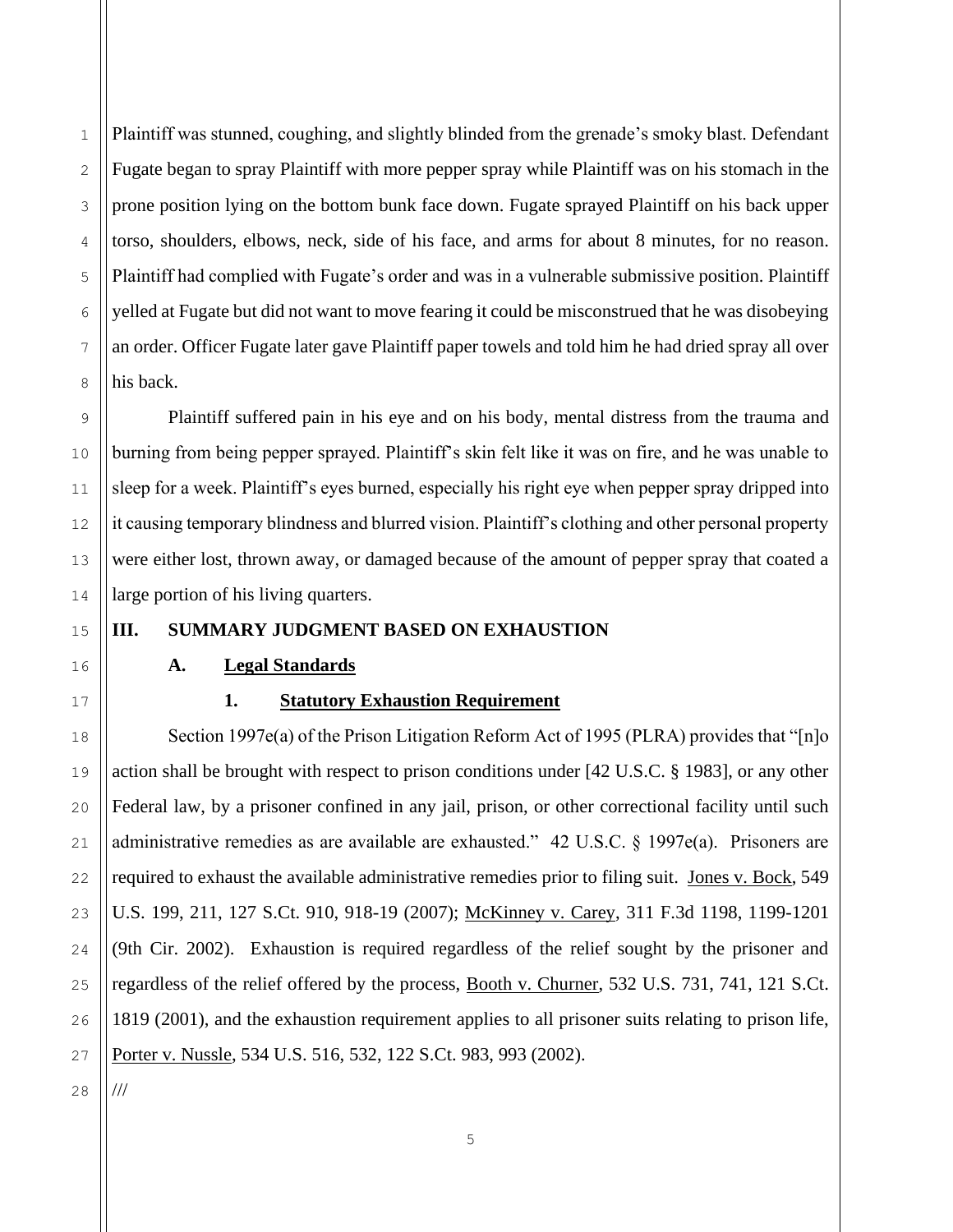"[T]o properly exhaust administrative remedies prisoners 'must complete the administrative review process in accordance with the applicable procedural rules,' [ ]—rules that are defined not by the PLRA, but by the prison grievance process itself." Bock, 549 U.S. at 218 (quoting Woodford v. Ngo, 548 U.S. 81, 88, 126 S.Ct. 2378, 2386, 165 L.Ed.2d 368 (2006)). See also Marella v. Terhune, 568 F.3d 1024, 1027 (9th Cir. 2009) ("The California prison system's requirements 'define the boundaries of proper exhaustion.'"). An untimely or otherwise procedurally defective appeal will not satisfy the exhaustion requirement. Woodford, 548 U.S. at 90. However, the Ninth Circuit has made clear: A grievance need not include legal terminology or legal theories unless they are in some way needed to provide notice of the harm being grieved. Griffin v. Arpaio, 557 F.3d 1117, 1120 (9th Cir. 2009). A grievance also need not contain every fact necessary to prove each element of an eventual legal claim. Id.

Moreover, the Ninth Circuit has recognized that a grievance suffices to exhaust a claim if it puts the prison on adequate notice of the problem for which the prisoner seeks redress. To provide adequate notice, the prisoner need only provide the level of detail required by the prison's regulations. Sapp v. Kimbrell, 623 F.3d 813, 824 (9th Cir. 2010) (citing Bock, 549 U.S. at 218). The primary purpose of a grievance is to alert the prison to a problem and facilitate its resolution, not to lay groundwork for litigation. Id; Griffin, 557 F.3d at 1120; see also Bock, 549 U.S. at 219 (citing Johnson v. Johnson, 385 F.3d 503, 522 (5th Cir. 2004) ("We are mindful that the primary purpose of a grievance is to alert prison officials to a problem, not to provide personal notice to a particular official that he may be sued; the grievance process is not a summons and complaint that initiates adversarial litigation."). Thus, in this case, the grievance process used at Corcoran State Prison where Plaintiff was incarcerated defines the boundaries of proper exhaustion.

A prisoner may be excused from complying with the PLRA's exhaustion requirement if he establishes that the existing administrative remedies were effectively unavailable to him. See Albino II, 747 F.3d at 1172-73. When an inmate's administrative grievance is improperly rejected on procedural grounds, exhaustion may be excused as "effectively unavailable." Sapp, 623 F.3d at 823; see also Nunez v. Duncan, 591 F.3d 1217, 1224–26 (9th Cir. 2010) (warden's mistake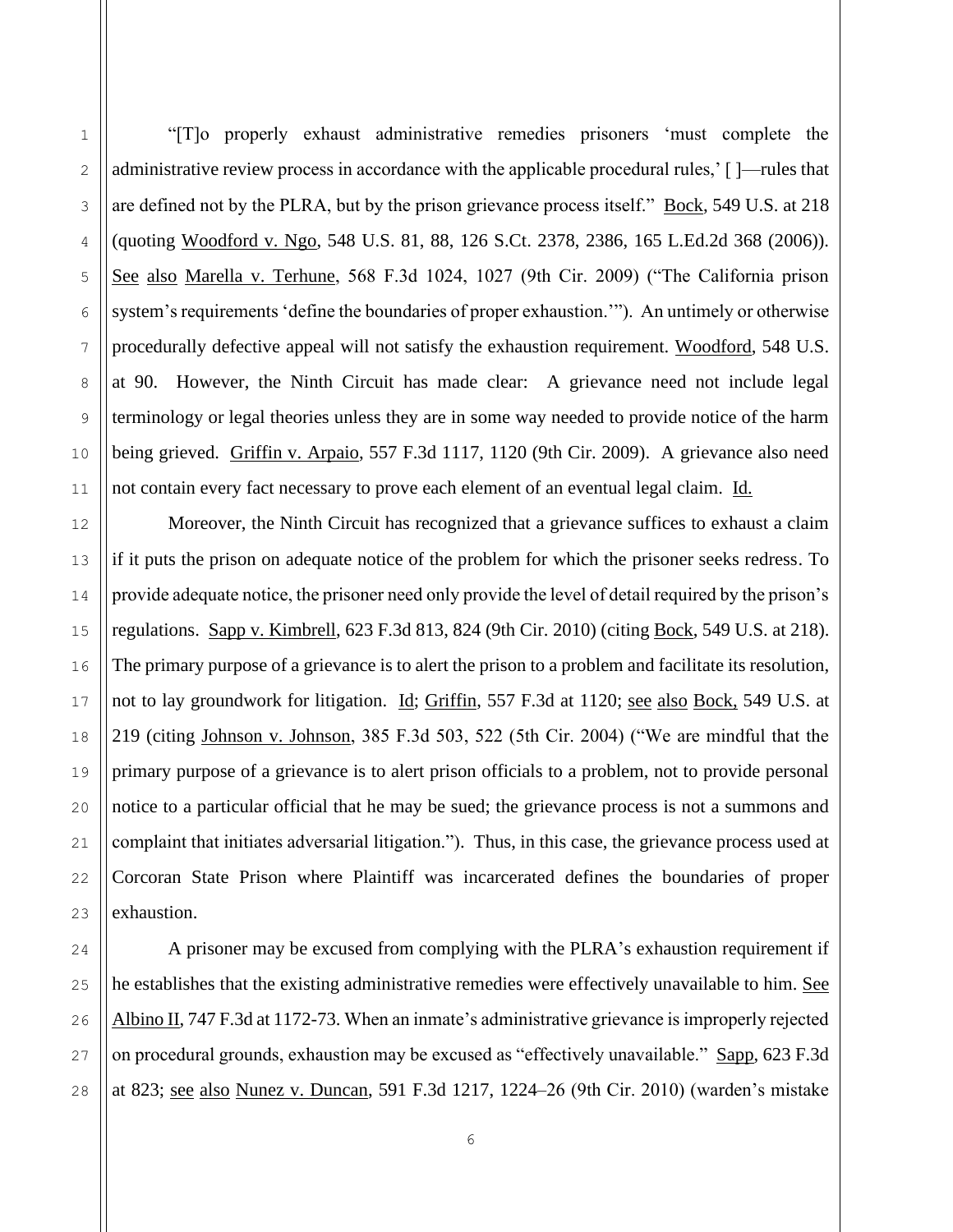rendered prisoner's administrative remedies "effectively unavailable"); Ward v. Chavez, 678 F.3d 1042, 1044-45 (9th Cir. 2012) (exhaustion excused where futile); Brown v. Valoff, 422 F.3d 926, 940 (9th Cir. 2005) (plaintiff not required to proceed to third level where appeal granted at second level and no further relief was available); Marella, 568 F.3d 1024 (excusing an inmate's failure to exhaust because he did not have access to the necessary grievance forms to timely file his grievance). In such a case, "the inmate cannot pursue the necessary sequence of appeals." Sapp, 623 F.3d at 823.

## **2. California Department of Corrections and Rehabilitation (CDCR) Administrative Grievance System**

The Court takes judicial notice of the fact that the State of California provides its prisoners and parolees the right to appeal administratively "any policy, decision, action, condition, or omission by the department or its staff that the inmate or parolee can demonstrate as having a material adverse effect upon his or her health, safety, or welfare." Cal. Code Regs. tit. 15, §  $3084.1(a)$  (2017). The process is initiated by submitting a CDCR Form 602. Id. at § 3084.2(a) (2017).

On January 28, 2011, California prison regulations governing inmate grievances were revised. Cal.Code Regs. tit. 15, § 3084.7 (2017). Now inmates in California proceed through three levels of appeal to exhaust the appeal process: (1) formal written appeal on a CDC 602 inmate appeal form, (2) second level appeal to the institution head or designee, and (3) third level appeal to the Director of the California Department of Corrections and Rehabilitation ("CDCR"). Cal.Code Regs. tit. 15, § 3084.7 (2017). Under specific circumstances, the first level review may be bypassed. Id*.* The third level of review constitutes the decision of the Secretary of the CDCR and exhausts a prisoner's administrative remedies. See id*.* § 3084.7(d)(3) (2017). Since 2008, medical appeals have been processed at the third level by the Office of Third Level Appeals for the California Correctional Health Care Services. A California prisoner is required to submit an inmate appeal at the appropriate level and proceed to the highest level of review available to him. Butler v. Adams*,* 397 F.3d 1181, 1183 (9th Cir. 2005); Bennett v. King*,* 293 F.3d 1096, 1098 (9th Cir. 2002). Since the 2011 revision, in submitting a grievance, an inmate is required to "list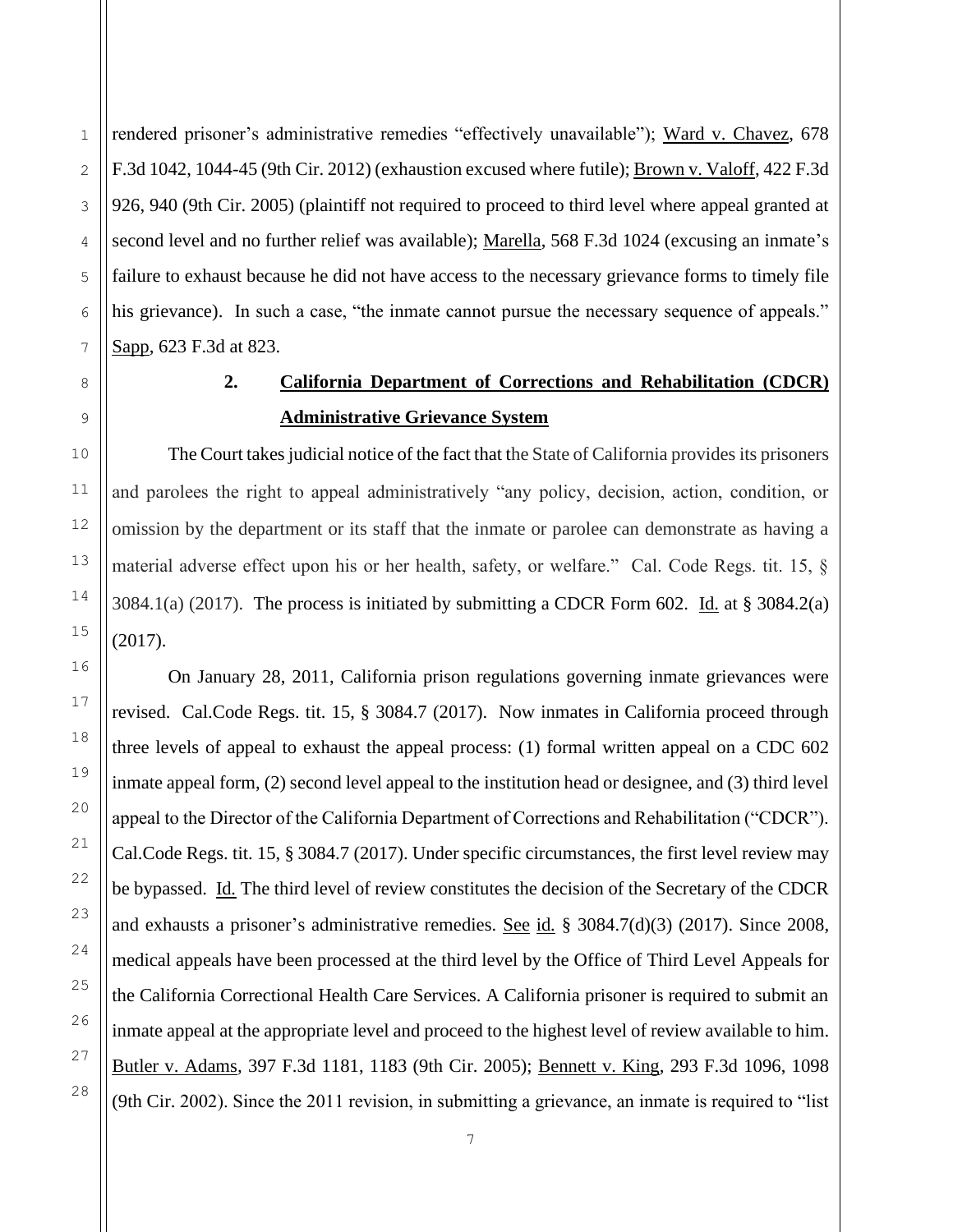all staff members involved and shall describe their involvement in the issue." Cal.Code Regs. tit. 15, § 3084.2(a)(3) (2017). Further, the inmate must "state all facts known and available to him/her regarding the issue being appealed at the time," and he or she must "describe the specific issue under appeal and the relief requested." Cal.Code Regs. tit. 15, § 3084.2(a)(4) (2017). An inmate now has thirty calendar days to submit his or her appeal from the occurrence of the event or decision being appealed, or "upon first having knowledge of the action or decision being appealed." Cal.Code Regs. tit. 15, § 3084.8(b) (2017).

At the time of the events giving rise to the present action in 2017, California prisoners were required to submit appeals within thirty calendar days of the event being appealed. Cal.Code Regs. tit. 15, § 3084.8(b) (2017). The process was initiated by submission of the appeal to the first formal level. Id. at  $\S$  3084.7(a) (2017). Three levels of appeal were involved, including the first formal level, second formal level, and third formal level. Id. at § 3084.7  $(2017)$ . A final decision at the third level<sup>3</sup> of review satisfied the exhaustion requirement under 42 U.S.C. § 1997e(a). Id. at § 3084.7(d)(3) (2017); see Lira v. Herrera, 427 F.3d 1164, 1166 (9th Cir. 2005).

In order to satisfy  $\S$  1997e(a), California state prisoners are required to use this process to exhaust their claims prior to filing suit. Woodford, 548 U.S. at 85 (2006); McKinney, 311 F.3d. at 1199-1201. A California prisoner is required to submit an inmate appeal at the appropriate level and proceed to the highest level of review available to him. Butler, 397 F.3d at 1183; Bennett, 293 F.3d at 1098.

## **3. Motion for Summary Judgment for Failure to Exhaust**

The failure to exhaust in compliance with section  $1997e(a)$  is an affirmative defense under which defendants have the burden of raising and proving the absence of exhaustion. Bock, 549 U.S. at 216; Wyatt v. Terhune, 315 F.3d 1108, 1119 (9th Cir. 2003). On April 3, 2014, the Ninth Circuit issued a decision overruling Wyatt with respect to the proper procedural device for raising the affirmative defense of exhaustion under  $\S$  1997e(a). Albino II, 747 F.3d at 1168–69.

1

2

3

4

5

<sup>&</sup>lt;sup>3</sup> The third level is sometimes known as the Director's level.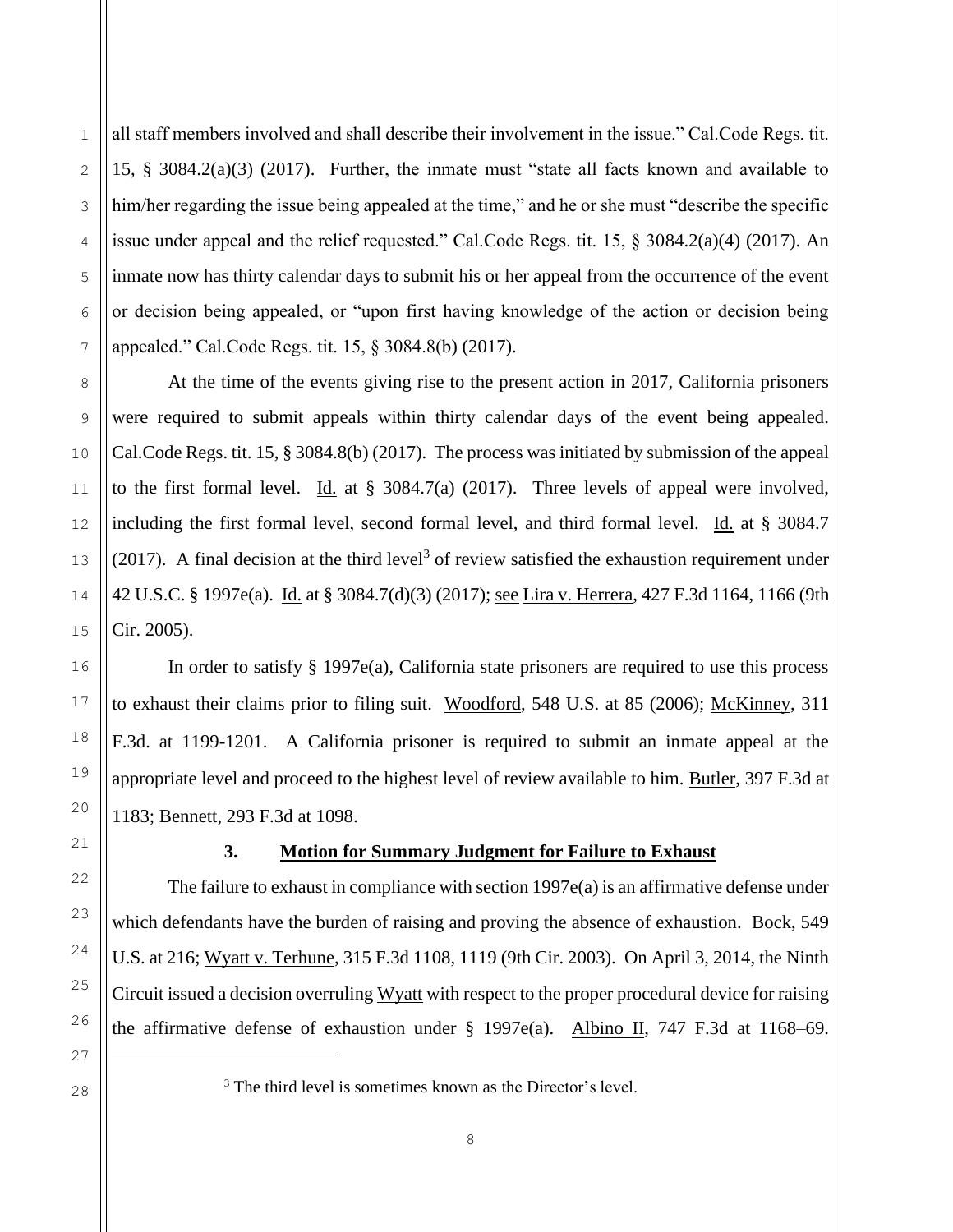Following the decision in Albino II, defendants may raise exhaustion deficiencies as an affirmative defense under § 1997e(a) in either (1) a motion to dismiss pursuant to Rule  $12(b)(6)^4$ or  $(2)$  a motion for summary judgment under Rule 56. Id. If the court concludes that Plaintiff has failed to exhaust, the proper remedy is dismissal without prejudice of the portions of the complaint barred by § 1997e(e). Bock, 549 U.S. at 223–24; Lira, 427 F.3d at 1175–76.

1

2

3

4

5

6

7

8

9

10

11

12

13

14

15

16

17

18

19

20

21

22

23

24

25

26

27

28

Summary judgment is appropriate when it is demonstrated that there "is no genuine dispute as to any material fact and the movant is entitled to judgment as a matter of law." Fed. R. Civ. P. 56(a); Albino II, 747 F.3d at 1169 ("If there is a genuine dispute about material facts, summary judgment will not be granted.") A party asserting that a fact cannot be disputed must support the assertion by "citing to particular parts of materials in the record, including depositions, documents, electronically stored information, affidavits or declarations, stipulations (including those made for purposes of the motion only), admissions, interrogatory answers, or other materials, or showing that the materials cited do not establish the absence or presence of a genuine dispute, or that an adverse party cannot produce admissible evidence to support the fact." Fed. R. Civ. P. 56(c)(1). In judging the evidence at the summary judgment stage, the court "must" draw all reasonable inferences in the light most favorable to the nonmoving party." Comite de Jornaleros de Redondo Beach v. City of Redondo Beach, 657 F.3d 936, 942 (9th Cir. 2011). The court must liberally construe Plaintiff's filings because he is a *pro se* prisoner. Thomas v. Ponder, 611 F.3d 1144, 1150 (9th Cir. 2010).

In a summary judgment motion for failure to exhaust administrative remedies, the defendants have the initial burden to prove "that there was an available administrative remedy, and that the prisoner did not exhaust that available remedy." Albino II, 747 F.3d at 1172. If the defendants carry that burden, "the burden shifts to the prisoner to come forward with evidence showing that there is something in his particular case that made the existing and generally available administrative remedies effectively unavailable to him." Id. The ultimate burden of proof remains with defendants, however. *Id.* "If material facts are disputed, summary judgment

<sup>4</sup> Motions to dismiss under Rule  $12(b)(6)$  are only appropriate "[i]n the rare event a failure to exhaust is clear on the face of the complaint." Albino II,  $747 \text{ F}$ . 3d at 1162.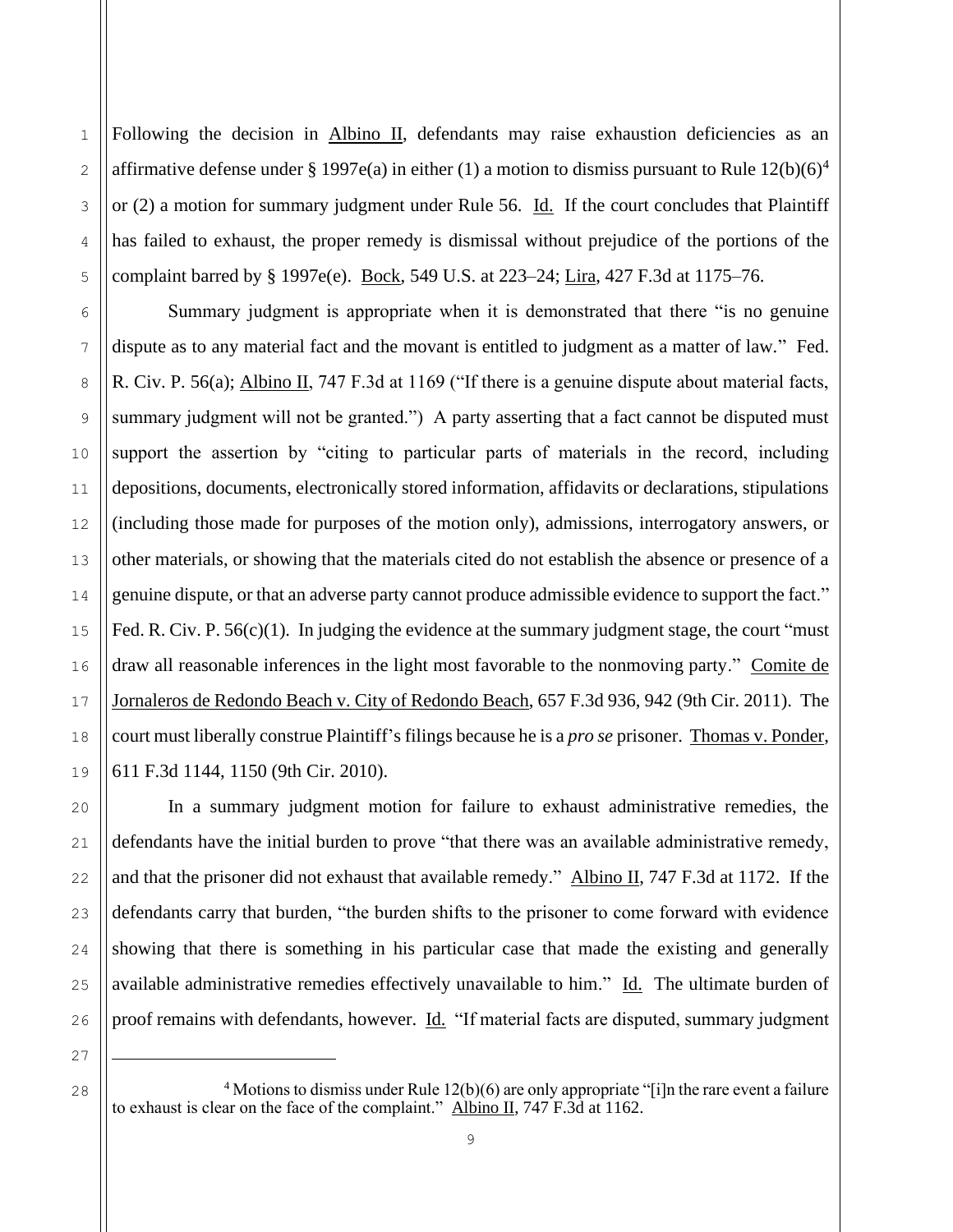should be denied, and the district judge rather than a jury should determine the facts." Id. at 1166.

In arriving at these findings and recommendations, the court carefully reviewed and considered all arguments, points and authorities, declarations, exhibits, statements of undisputed facts and responses thereto, if any, objections, and other papers filed by the parties. Omission of reference to an argument, document, paper, or objection is not to be construed to the effect that this court did not consider the argument, document, paper, or objection. This court thoroughly reviewed and considered the evidence it deemed admissible, material, and appropriate.

13

14

15

16

17

18

19

20

21

22

23

24

25

26

1

2

3

4

5

6

7

## **B. Undisputed Facts**

In accordance with Local Rule 260(a), Defendants Gallagher and Fugate submit the following Statement of Undisputed Facts with references to the supporting evidence. Unless otherwise noted the following facts are undisputed by the parties or as determined by the court based on a thorough review of the record.<sup>5</sup>

1. Petillo is a state prisoner in the lawful custody of California Department of Corrections and Rehabilitation (CDCR) and was housed at California State Prison, Corcoran. (First Am. Compl. at 1, ECF No. 18.)

2. Defendant Gallagher worked at Corcoran as a correctional captain, and Defendant Fugate worked at Corcoran as a correctional officer. (Id. at 2.)

3. Between the date of the alleged incident (November 9, 2017) and the date Petillo filed his complaint commencing this action (February 12, 2018), Petillo submitted only two inmate grievances related to Defendants Gallagher and Fugate: Grievance Log No. COR-17-06271 and Grievance Log No. COR-17-05971. (Mendez Decl. ¶¶ 8–15; Moseley Decl. ¶¶ 7–10.)

4. In Grievance Log No. COR-17-06271, Petillo alleged that, after he was assigned to Administrative Segregation on November 9, 2017, Defendant Gallagher would not relinquish his

<sup>27</sup> 28 <sup>5</sup> These facts are taken from Defendants' Statement of Undisputed Material Facts, ECF No. 62-2. The court has considered all declarations and exhibits submitted in support of each statement. Because Plaintiff has failed to properly address Defendant's Statement of Undisputed Material Facts pursuant to Local Rule 260(b), accordingly the court may consider Defendant's assertions of fact as undisputed for purposes of this motion. Id; Fed. R. Civ. P.  $56(e)(2)$ .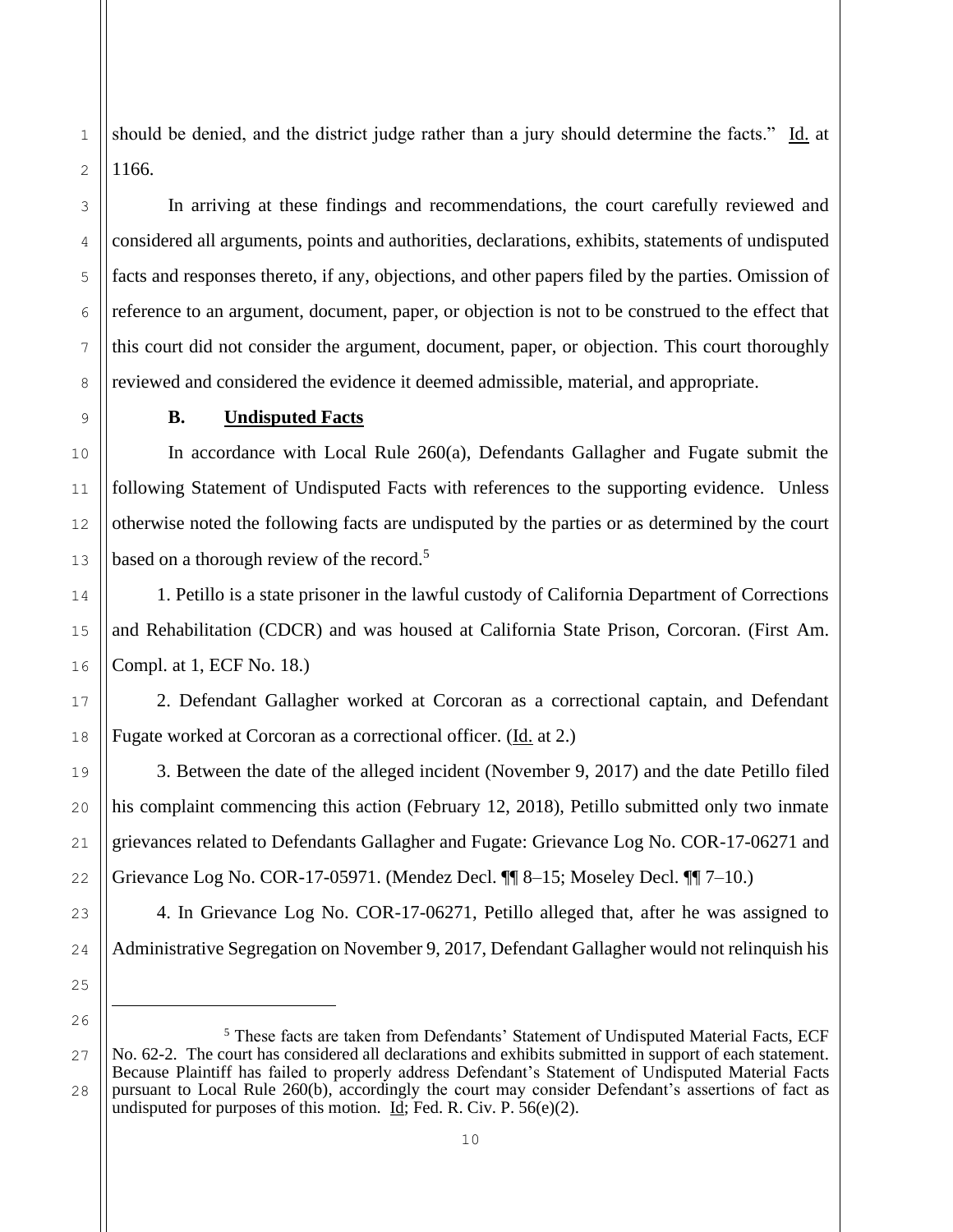property but did not assert or address any allegations that Gallagher berated him, improperly searched his cell, or caused his cellmate to attack him. (Mendez Decl. ¶¶ 9–10 & Ex. 3; Moseley Decl.  $\P$  9 & Ex. 3.)

5. Petillo pursued Grievance Log No. COR-17-06271 to the third level of review, and CDCR's Office of Appeals (OOA) issued a decision on June 15, 2018. (Moseley Decl.  $\P{9 \& Ex.}$ 3.)

6. In Grievance Log No. COR-17-05971, Petillo alleged that on November 9, 2017, Defendant Fugate and Correctional Officer Day (who is not a defendant) watched Petillo and his cellmate fight for ten minutes before throwing a pepper grenade into the cell and ordering the inmates to get down. He further alleged that they complied with the order but that Fugate unnecessarily sprayed Plaintiff with additional pepper spray. (Mendez Decl.  $\P\P$  9–10 & Ex. 2; Moseley Decl. ¶ 8 & Ex. 2.)

7. Petillo pursued Grievance Log No. COR-17-05971 to the third level of review, and the OOA issued a decision on December 24, 2019. (Moseley Decl. ¶ 8 & Ex. 2.)

## **C. Defendants' Motion for Summary Judgment**

Defendants J. Fugate and J. Gallagher argue that their motion for summary judgment should be granted because Plaintiff failed to exhaust his administrative remedies for his claims against them before initiating this action. Defendants contend that Plaintiff never submitted a grievance alleging that Defendant Gallagher berated him, improperly searched his cell, or caused his cellmate to attack him. Defendants assert that between the date of the alleged incident (November 9, 2017), and the date Petillo filed his complaint commencing this action (February 12, 2018), Petillo submitted only two inmate grievances related to Defendants Gallagher and Fugate. (Mendez Decl.  $\P$  8–15; Moseley Decl.  $\P$  7–10.), and he did not exhaust his remedies in either of them.

In Grievance Log No. COR-17-06271, submitted on June 15, 2019, Petillo alleged that, after he was assigned to Administrative Segregation on November 9, 2017, Defendant Gallagher refused to relinquish his property. (Mendez Decl.  $\P\P$ 9–10 & Ex. 3; Moseley Decl.  $\P$ 9 & Ex. 3.) Petillo's claims against Defendant Gallagher in this case are that, on November 9, 2017,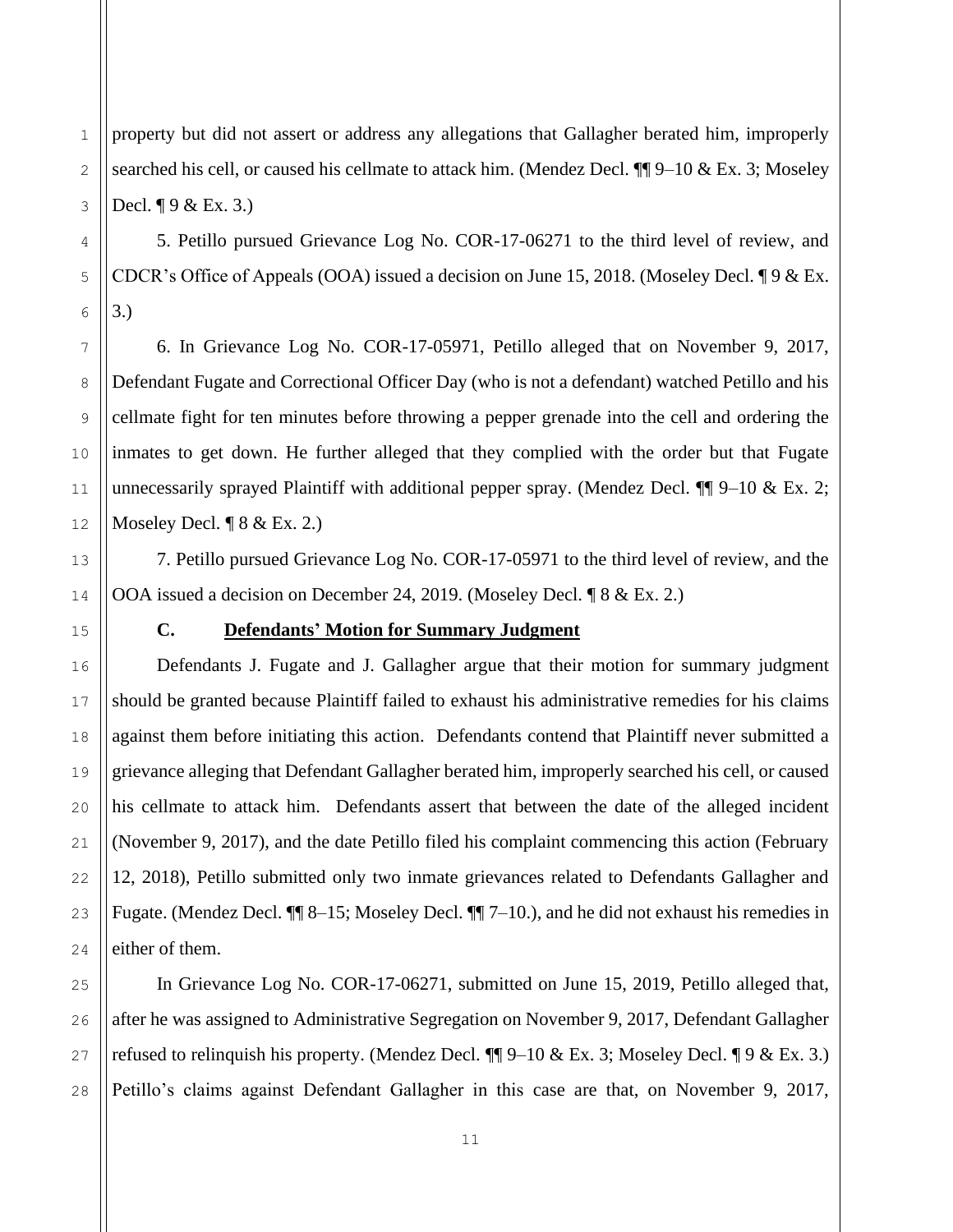Defendant Gallagher violated his First and Eighth Amendment rights by berating him for filing lawsuits and requesting mental health care, improperly searching his cell and causing his cellmate to attack him. But Defendants allege that Petillo never submitted an inmate grievance addressing those claims. Petillo submitted only one inmate grievance concerning Defendant Gallagher. (Mendez Decl. ¶¶ 8–15 & Exh. 3; Moseley Decl. ¶¶ 7–10 & Exh. 2.)

Petillo also submitted an inmate grievance that addressed the claims that Defendant Fugate failed to protect Plaintiff and used excessive force against him. In Grievance Log No. COR-17- 05971, Petillo alleged that on November 9, 2017, Defendant Fugate and Correctional Officer Day (who is not a defendant) watched Petillo and his cellmate fight for ten minutes before throwing a pepper grenade into the cell, ordering the inmates to get down, and then unnecessarily spraying Petillo with pepper spray after the fight was over. (Mendez Decl.  $\P\P$  9–10 & Ex. 2; Moseley Decl.  $\lceil 8 \& Ex. 2 \rceil$  Petillo pursued the grievance to the third level of review, and the OOA issued a decision on December 24, 2019. (Moseley Decl. ¶ 8 & Ex. 2.) Because Petillo filed this action before exhausting his administrative remedies in grievance COR-17-05971, Defendants argue that the Court should grant summary judgment for Defendant Fugate.

## **D. Defendants' Burden**

The court finds that Defendants have carried their initial burden to prove that there was an available administrative remedy and that Plaintiff failed to exhaust that remedy. Therefore, the burden shifts to Plaintiff to come forward with evidence showing that he did exhaust the available remedies for his claims against Defendants Gallagher and Fugate, or that there is something in his particular case that made the existing and generally available administrative remedies effectively unavailable to him.

## **E. Plaintiff's Opposition**

In opposition to Defendants' motion Plaintiff claims that he filed more than two inmate grievances related to Defendants Gallagher and Fugate. Plaintiff asserts that he filed 602 grievance log #CSPC-8-18-03589 – specifically a staff misconduct complaint against Captain Gallagher -- which was filed and submitted the same time Plaintiff submitted his grievance against Defendant Fugate. Plaintiff asserts that the staff complaint against Defendant Gallagher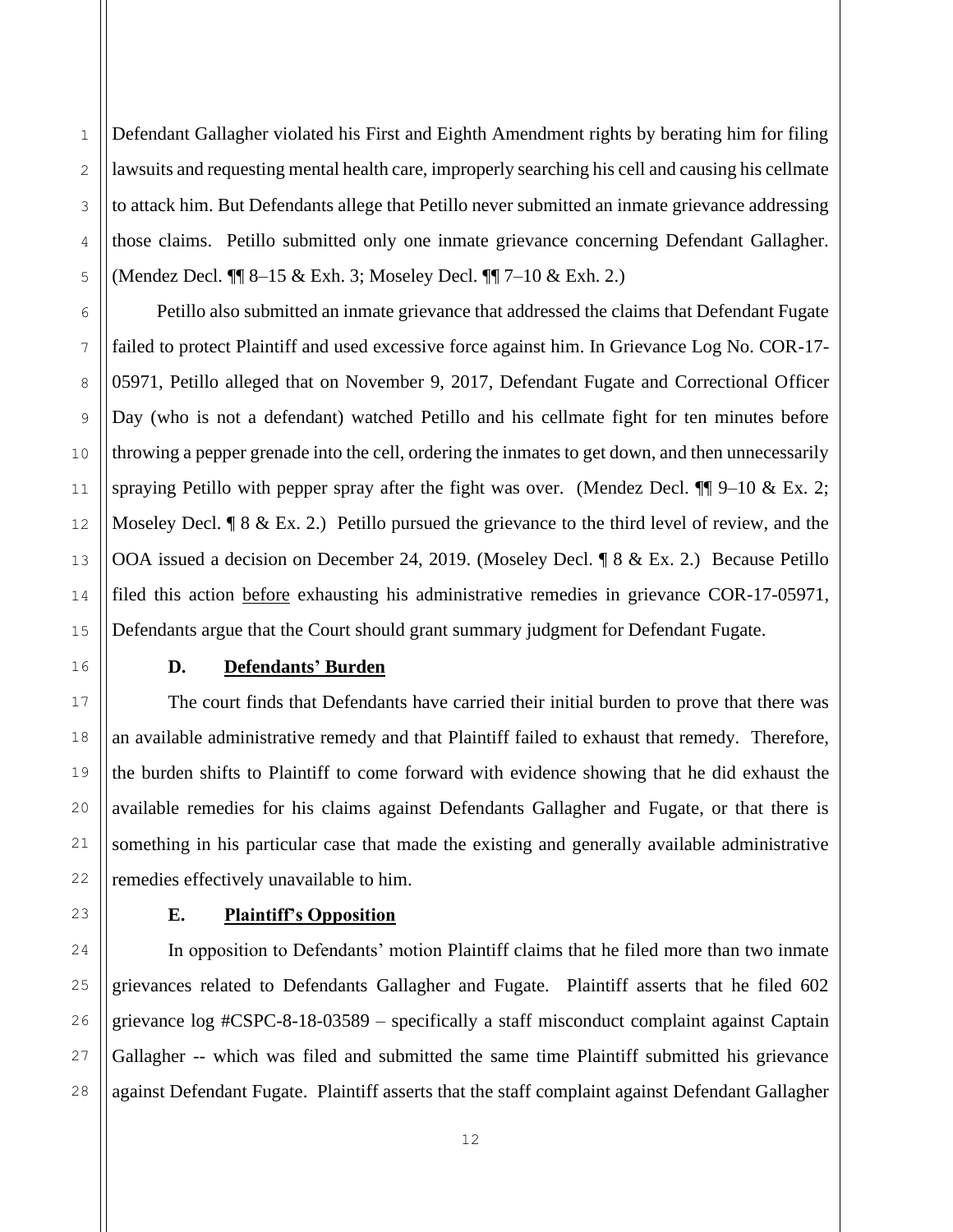addresses Gallagher's misconduct, failure to protect Plaintiff and retaliation against Plaintiff. Plaintiff argues that J. Mendez's declaration in support of the motion for summary judgment is incorrect when Mendez says that "[a] review of the grievances was conducted to determine whether any grievances received between November 9, 2017 and February 12, 2018 alleged that Captain Gallagher berated Petillo." (ECF No. 61 at 3 ¶A.) Likewise, Plaintiff argues that Howard E. Moseley incorrectly declared that he conducted a search of records and did not find any complaint regarding Defendant Gallagher's foul misconduct. (Id. at 4 ¶B.)

Plaintiff also asserts that on or about November 20, 2017, he attempted to file a 602 grievance regarding staff misconduct against Defendant Gallagher, but the grievance was never processed. The second time he filed a grievance was either on November 28, 2017, or around December 5, 2017, signed by E. Garcia, and Plaintiff sent it to the D.O.J. to ensure it was documented. The third time was on or about December 17, 2017. Plaintiff asserts that he forwarded an inmate request for interview informing the Warden that his "602 complaint against Captain Gallagher is not being processed." Plaintiff alleges that on March 4, 2018, he attempted to exhaust his remedies but Corcoran State Prison "has magical abilities known to make things disappear." (ECF No. 61 at 5:14-15.)

Plaintiff also argues that Defendants are not entitled to summary judgment merely because Plaintiff brought this action before exhausting his administrative remedies because according to Jones v. Bock<sup>6</sup>, administrative exhaustion is not a pleading requirement, so failure to include it in the Complaint is not a failure to state a claim.

Plaintiff also argues that Corcoran grievance authorities did not comply with the requirement that CDCR has 30 days to reply to use-of-force staff misconduct complaints, because prison officials took almost 3 years just to conclude the staff complaint investigation in grievance log # CSPS-7-17-5971, and the other grievance log # CSPC-8-03589 regarding Defendant Gallagher never arrived.

26 ///

27 28

1

2

3

4

5

6

7

8

9

10

11

12

13

14

15

16

17

18

19

20

21

22

23

24

<sup>&</sup>lt;sup>6</sup> Jones v. Bock, 549 U.S. 199, 213-15 (2007).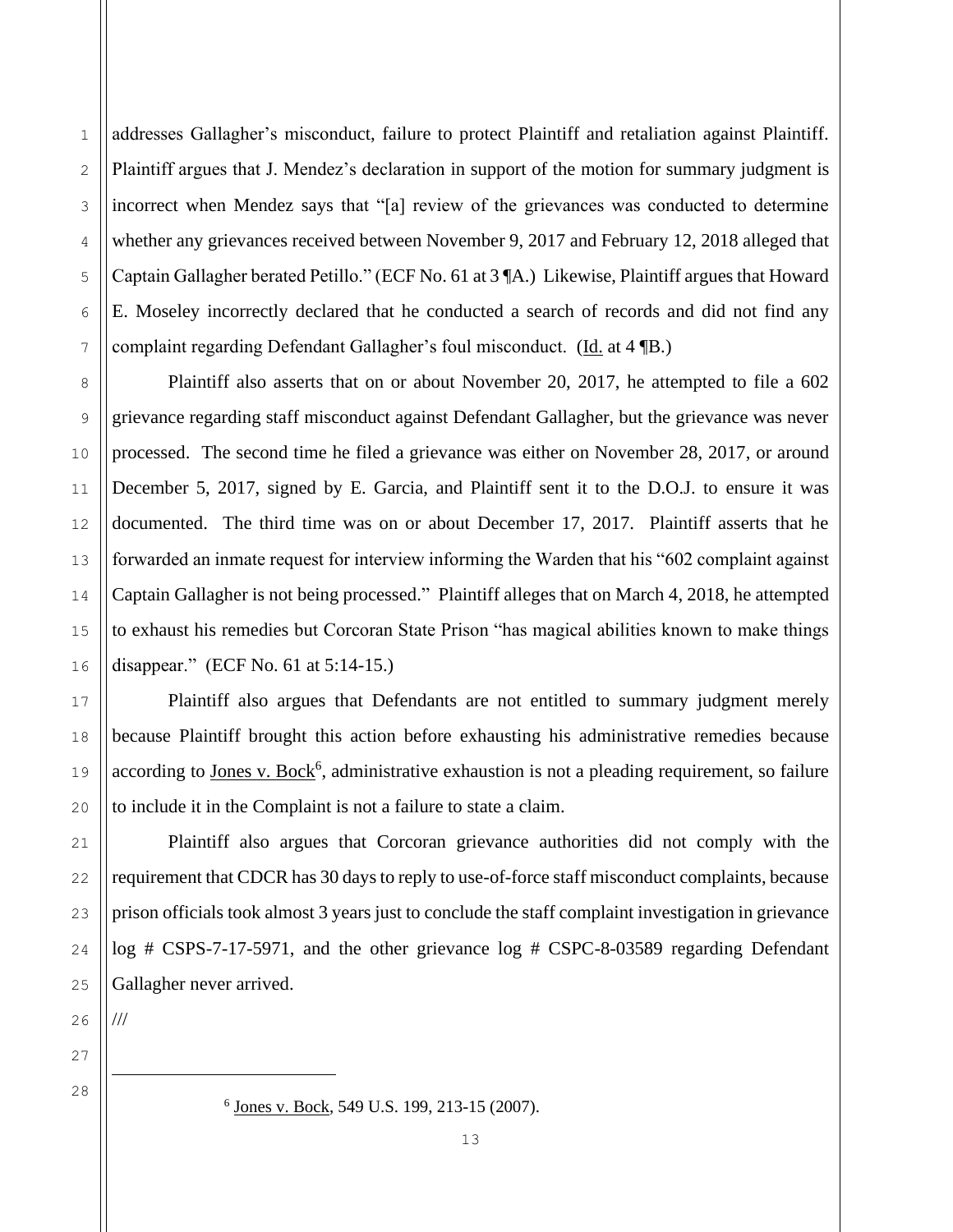#### **F. Discussion**

**1. Plaintiff's Claims**. In the court's screening order issued on October 1, 2019, the undersigned found that Plaintiff stated three cognizable claims in the First Amended Complaint, for excessive force, failure to protect, and retaliation, as described here. (ECF No. 27.)

**1) Excessive Force** - against defendant C/O J. Fugate for use of excessive force in violation of the Eighth Amendment on Plaintiff's allegations that Defendant Fugate threw a pepper grenade at Plaintiff and sprayed him with pepper spray. (First Amended Complaint (FAC), ECF No. 18 at 4-5.)

**(2) Failure to Protect** - against defendants C/O J. Fugate and Captain J. Gallagher for failing to protect Plaintiff in violation of the Eighth Amendment. Plaintiff alleged that Defendant Gallagher searched Plaintiff's cell and confiscated Plaintiff's roommate's phone and the inmates' bed covers. Defendant Gallagher instructed Defendant Fugate to escort Plaintiff back to his cell where Plaintiff's roommate was present. Plaintiff asked Defendant Fugate not to return him to his cell, but Defendant Fugate took him to the cell. After Plaintiff entered his cell he and his roommate exchanged blows, injuring Plaintiff. Defendant Fugate stood by and watched the fight. (FAC No. 18 at 5-8.)

**3) Retaliation** - against defendant Captain J. Gallagher for retaliation in violation of the First Amendment. Plaintiff alleged that Defendant Gallagher berated Plaintiff about filing prison grievances and told Plaintiff he was going to search Plaintiff's cell which Plaintiff shared with a roommate. Defendant Gallagher searched the cell, confiscated the roommate's phone and took the inmates' bed covers. (FAC, ECF No. 18 at 4-7.)

**2**. **Plaintiff's Grievances**

The alleged incidents at issue in this case took place on **November 9, 2017**, and Plaintiff's initial Complaint was filed on **February 12, 2018**. (FAC, ECF No. 18.) Defendants contend that between the date of the alleged incidents and the date the Complaint was filed, Plaintiff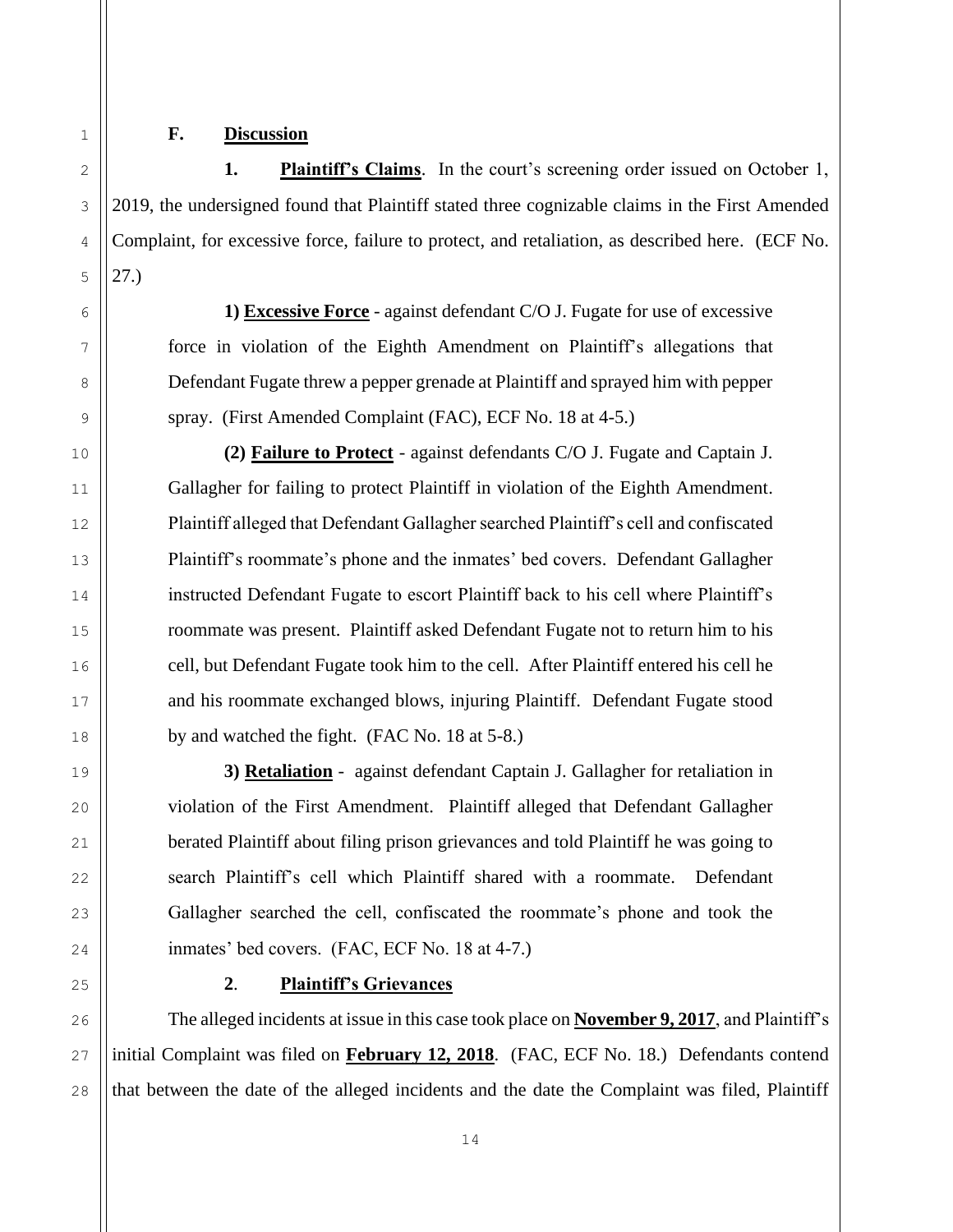| 1       | submitted only two inmate grievances against Defendants Gallagher and Fugate: Grievance Log                                                                                                |
|---------|--------------------------------------------------------------------------------------------------------------------------------------------------------------------------------------------|
|         |                                                                                                                                                                                            |
| 2       | No. COR-17-06271 and Grievance Log No. COR-17-05971. (Mendez Decl. ¶ 8-15; Moseley                                                                                                         |
| 3       | Decl. $\P$ 7-10.)                                                                                                                                                                          |
| 4       | (1) Grievance No. COR-17-05971, filed on November 9, 2017                                                                                                                                  |
| 5       | While I was being attacked/fighting with my cellie, Andrea Davis, two C/O's<br>stood there watching the door $#244$ for 10 minutes. Finally simultaneously as                              |
| 6       | C/O Fugate said, "Get down, get down," he tossed a pepper grenade into cell $#244$<br>directly towards me Petillo $\sharp T$ -46601. Powder flew onto my back & lower torso.               |
| 7       | I complied & hid down in the lower bunk. J. Fugate engaged with using O.C.<br>Pepper spray. I was laid out sprawled – proned out as Fugate ordered it, "Get                                |
| 8       | down" – not moving or anything, as I just laid there, Fugate began to drench me,<br>spraying me all in my back, neck, torso, buttocks $\&$ legs $\&$ back of the head.                     |
| 9<br>10 | Pepper spray got inside the right eye in which I was punched. Note: No<br>decontamination & literally burned for hours, left in a holding cage until two C/Os<br>gave me wet paper towels. |
| 11      | (Exhibit 2, Declaration of J. Mendez, ECF No. 57-4 at 11.)                                                                                                                                 |
| 12      | This grievance/appeal No. COR-17-05971 was exhausted at the Third Level on                                                                                                                 |
| 13      | December 24, 2019. However, it was exhausted after Plaintiff's case was filed on February 12,                                                                                              |
| 14      | 2018. Therefore, Plaintiff did not exhaust his remedies for this appeal before filing this lawsuit.                                                                                        |
|         |                                                                                                                                                                                            |
| 15      | (2) Grievance No. COR-17-06271 & SVSP-18-1602, filed on November 28, 2017                                                                                                                  |
| 16      | Refuse to deliver Inmate Petillo property. Cpt. Galliger has my property & won't                                                                                                           |
| 17      | relinquish it out of retaliation. I've been assigned to Ad-Seg since 11-9-2017. I<br>went to committee on the 17th of Nov. 2017. (ICC). My property was brought to                         |
| 18      | me while I was in office on 11-9-2017. Lt. P. Hamas was on watch. I believe C-<br>yard Cpt. Galliger has my property & won't relinquish it due to the prior events                         |
| 19      | he provoked. Cpt. Galliger is violating Petillo's 1st Amend Const right. Let this<br>notice act as due diligence apprising staff of the alleged issue mention (note I am                   |
| 20      | in multiple courts with active cases.) Furthermore, under Title 15 & DOM no<br>retaliation should be made against any inmate who files a 602. However this is                              |
| 21      | exactly happening, not to include the previous law suit pending against CCI<br>Tehachapi staff. Please be advised Petillo is filing a lawsuit against Cpt. Galliger                        |
| 22      | & C/O Fugate & C/O Day. Any other staff who assist these Defendants will be<br>included. My judge is U.S. Magistrate Michael J. Seng of Dist Eastern Court of                              |
| 23      | Calif. Fresno.                                                                                                                                                                             |
| 24      | (Exhibit 3, Declaration of J. Mendez, ECF No. 57-4 at 36.)                                                                                                                                 |
| 25      | This appeal No. $COR-17-06271 \& SVSP-18-1602$ was denied at the Third Level on June                                                                                                       |
| 26      | 15, 2018. (ECF No. 57-5 at 3 [9, 26.) Even though Plaintiff exhausted his remedies using this                                                                                              |
| 27      | appeal, again it was exhausted only after Plaintiff filed his lawsuit on February 12, 2018. Further,                                                                                       |
| 28      |                                                                                                                                                                                            |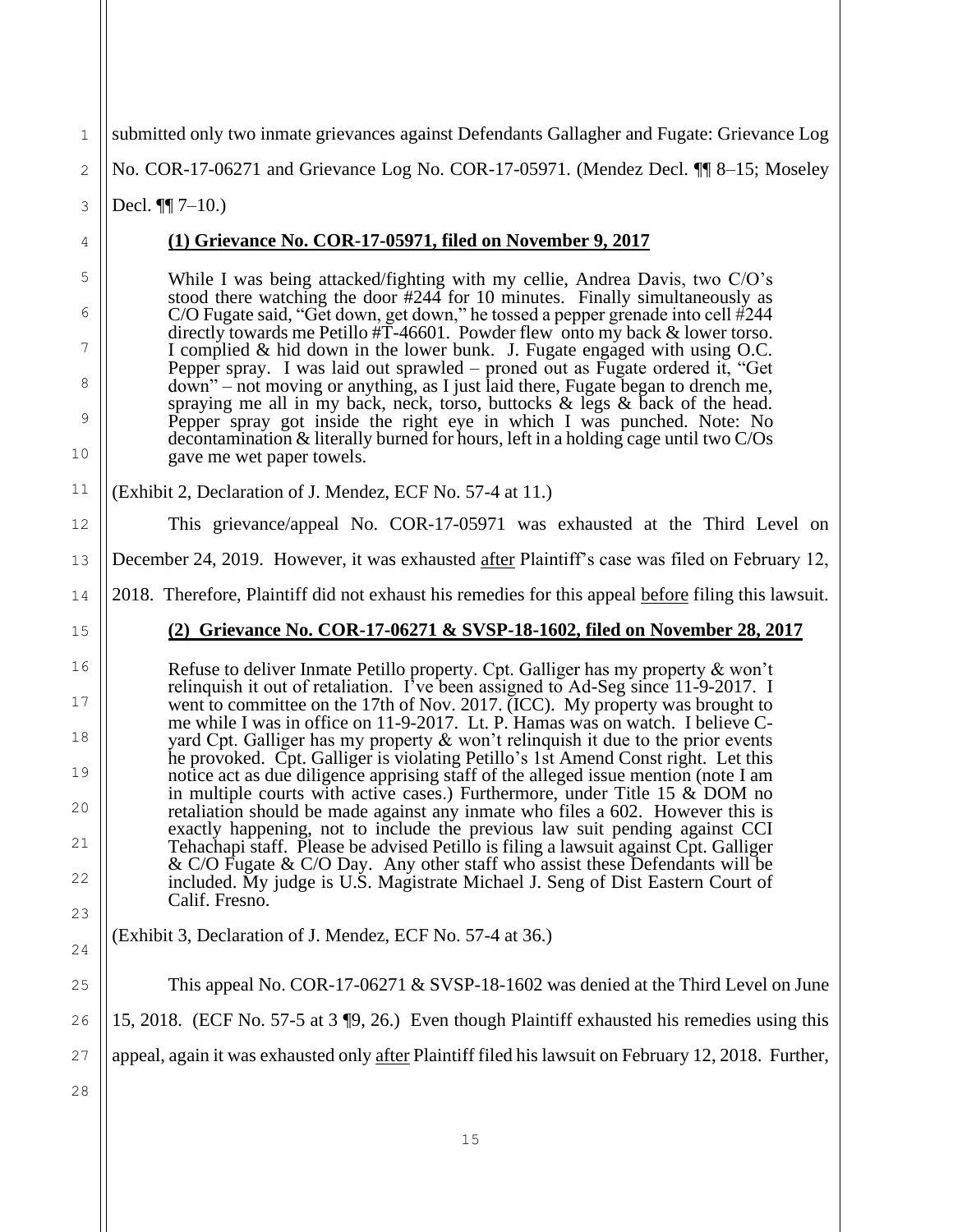this property claim is not one of the claims against Captain Gallagher upon which this case proceeds. Therefore, this appeal did not serve to exhaust remedies for any of Plaintiff's claims.

#### **Discussion**

Plaintiff's argument that he filed more than two grievances against Defendant Gallagher fails. Plaintiff refers to Appeal log no. COR-18-3589, which Plaintiff represents was filed on November 9, 2017, and decided at the Third Level of review. In his opposition filed on December 6, 2021, Plaintiff vehemently argues that this appeal is a staff complaint that addresses Defendant Gallagher's misconduct, failure to protect Plaintiff, and retaliation against Plaintiff. Plaintiff argues that the declarations of J. Mendez and Moseley are not true because these declarants could not have reviewed Plaintiff's grievances as they stated, or they would have discovered this grievance.

However, Plaintiff later changed his story after he examined the appeal and realized that it did not concern Defendant Gallagher, but was instead a grievance by Plaintiff against C/O Guizer for inappropriately spraying Plaintiff with pepper-spray on June 14, 2018. Plaintiff admitted in his deposition that Grievance No. 3589 did not address his claims in this lawsuit.

**Q.** "Okay, well, let me ask -- the 602 that's 3589, the complaint is falsifying official report, wanton use of force. And it says 'On about June 14, 2018 inmate Petillo was wrongfully identified as an accomplice to inmate Child's foray. I was eight feet away from where the actual incident took place.'

Okay, so this 602 doesn't say anything about Gallagher or November 2017. Was there some -- would you agree that the grievance No. 3589 does not address your claims in this lawsuit?"

**A.** "Yes. But -- damn, that's -- you right on that."

(Pltf's Deposition taken on Friday, January 7, 2022, ECF No. 72 at  $13:23 - 14:8$ .)<sup>7</sup>

Therefore, Plaintiff did not exhaust any of his remedies for the claims in this case using Appeal log no. COR-18-3589.

<sup>&</sup>lt;sup>7</sup> The pagination cited in this order reflects the pagination applied by the Court's electronic filing system, CM-ECF, and not the pagination found on the parties' documents.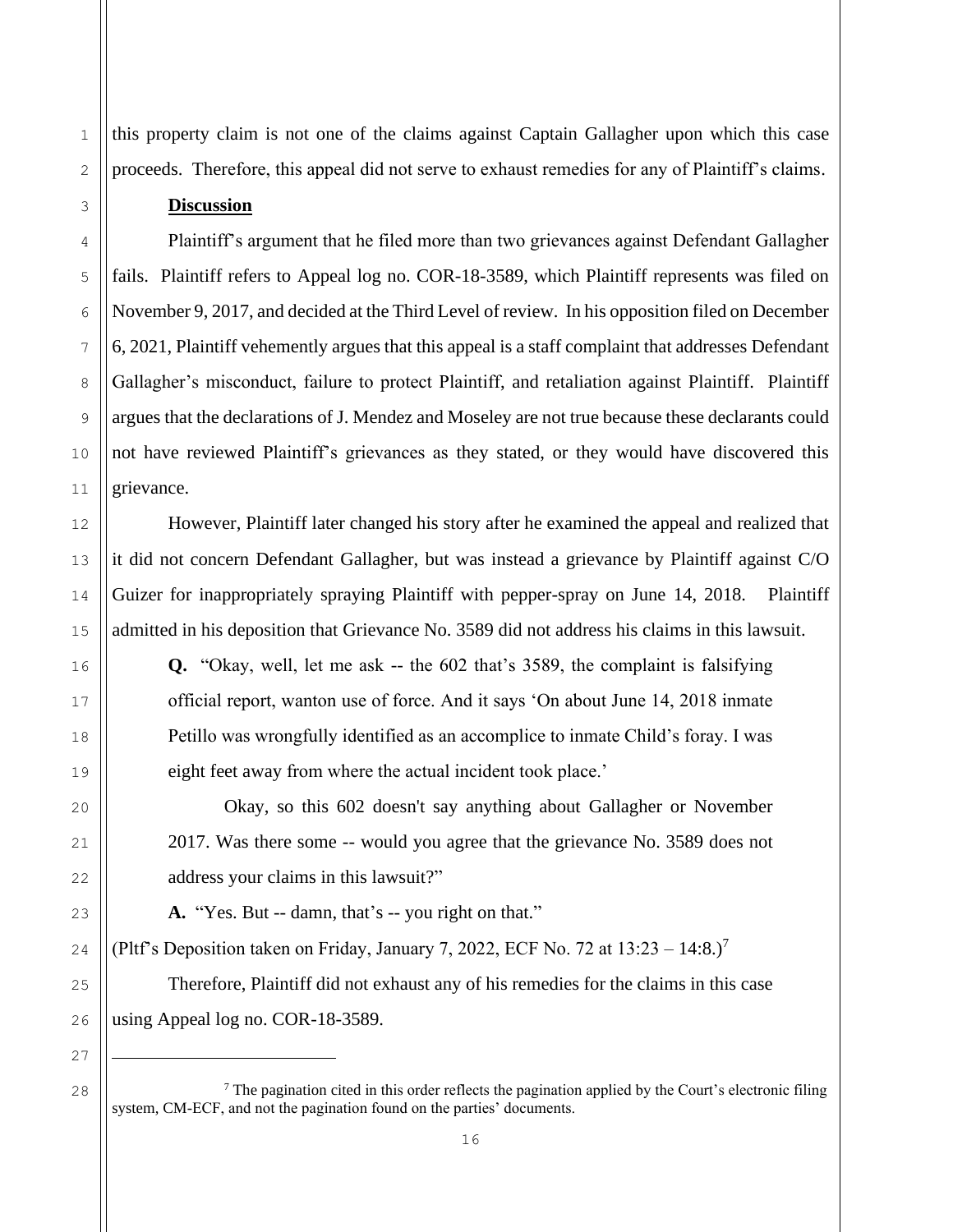The parties refer to other grievances/appeals discussed below filed by Plaintiff during the relevant time period, but these grievances did not pertain to any of Plaintiff's allegations against Defendants Gallagher or Fugate in the First Amended Complaint, therefore they did not exhaust any of Plaintiff's administrative remedies for any of the claims in this lawsuit.

## **(3) Grievance No. COR-17-06239, filed on December 4, 2017**

From Trust Account stolen money violation. I received \$190.00 (one hundred ninety dollars) in total from Oct.  $29$ ,  $2017 - \text{Nov. } 8$ ,  $2017$ , I received \$ and I have not spent any money, neither to anyone besides restitution. 55% was taken & restitution from Court 2:16-cv-2513 CDC (see trust account) That's reasonable, which left me with a balance of \$77.00. However, my balance only says  $$10.00$ and trust account D. Gear deduct \$67.50 for unknown reason. Talking about "other encumbrances – (WTF). What other encumbrances He was not specific!! at all. he took \$20 twice on Nov. 11, 2017 & \$100 additionally twice on Nov. 8, 2017, actually \$60.00 is stolen because no verification as to why he took my \$. Unless he cannot do math. I believe he assumed I would not catch on. This is Corcoran trust account, 2nd time trying to pull same slick sh\*t taking my \$ unjustifiably, my wife/family works hard for that money!!

(Exhibit 4, Declaration of J. Mendez, ECF No. 57-4 at 47, 49.)

## **(4) Grievance No. COR-8-18-1271, filed on February 28, 2018, Response**

**dated March 27, 2018**

Your appeal has been cancelled pursuant to the California Code of Regulations, Title  $15$  Section (CCR)(c)(11). The issue under appeal has been resolved at a previous level. Your appeal is dated 2/28/2018. You requested a copy of a CDCR 837 from an incident you were involved in. A copy is attached. It appears your appeal issue has been resolved; therefore, this appeal has been cancelled. Your appeal is being forwarded to you at SVSP.

(Exhibit 5, Declaration of J. Mendez, ECF No. 57-4 at 57.)

Plaintiff also asserts in his opposition filed on December 6, 2021, that on or about November 20, 2017, he attempted to file a 602 grievance regarding staff misconduct against Defendant Gallagher, but the grievance was never processed. The second time he filed a grievance was either on November 28, 2017, or around December 5, 2017, signed by E. Garcia, and Plaintiff sent it to the D.O.J. to ensure it was documented. The third time was on or about December 17, 2017. Plaintiff asserts that he forwarded an inmate request for interview informing the Warden that his "602 complaint against Captain Gallagher is not being processed." (ECF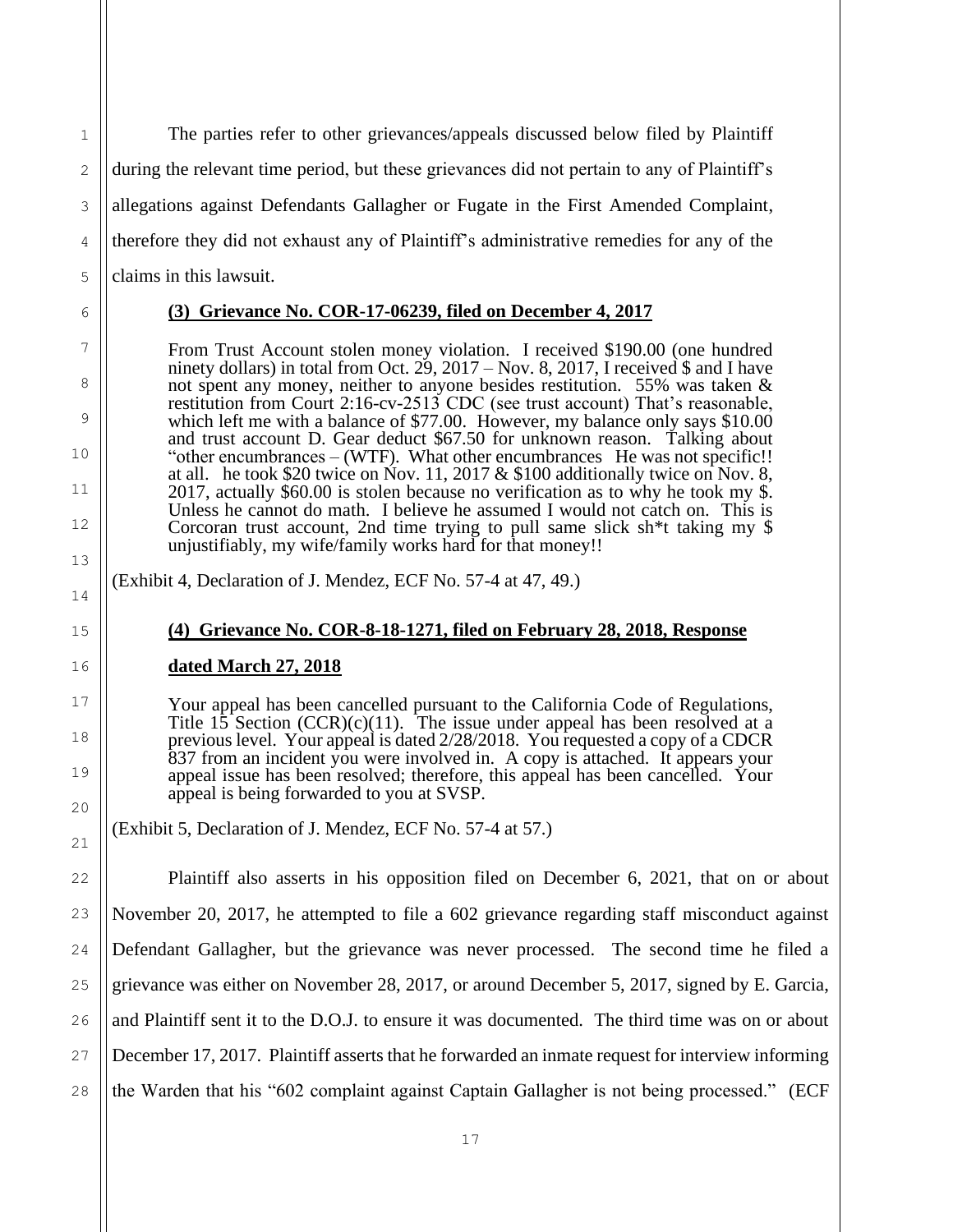No. 61 at 7-10.) Plaintiff alleges that on March 4, 2018, he attempted to exhaust his remedies, but Corcoran State Prison "has magical abilities known to make things disappear." (Id. at 5:14-15.)

Plaintiff later explained in his deposition taken on January 7, 2022, that the delays in processing appeals that he had referred to in his opposition to the summary judgment all had to do with Grievance COR-18-3589.

**Q.** All right. So when you filed your opposition to the motion, you attached several form 22s asking about the status; right?

**A.** Yes, sir.

1

2

3

4

5

6

7

8

9

10

11

12

13

14

15

16

17

18

19

20

21

22

23

24

25

26

27

**Q.** And some letters talking about a delay in processing the appeal; right?

**A.** Yes, sir.

**Q.** And those all had to do with grievance No. 3589?

**A.** Yes, sir.

(Deposition, ECF No. 72 at 7.)

Plaintiff argues that Defendants are not entitled to summary judgment merely because Plaintiff brought this action before exhausting his administrative remedies because according to  $Bock<sup>8</sup>$ , administrative exhaustion is not a pleading requirement, so failure to include it in the Complaint is not a failure to state a claim. Plaintiff is correct that in Bock, the United States Supreme Court concluded that failure to exhaust is an affirmative defense under the PLRA, and that inmates are not required to specially plead or demonstrate exhaustion in their complaints. Bock, 549 U.S. at 216. However, this decision did not eliminate the PLRA's requirement that prisoners exhaust their remedies before filing suit. Id. (citing 42 U.S.C. § 1997(e)(a)). Therefore, Plaintiff was required to exhaust his remedies before filing this lawsuit.

Plaintiff also argues that Corcoran grievance authorities did not comply with the requirement that CDCR has 30 days to reply to use-of-force staff misconduct complaints as prison officials took almost 3 years just to conclude the staff complaint investigation in grievance

<sup>&</sup>lt;sup>8</sup> Jones v. Bock, 549 U.S. 199, 213-15 (2007).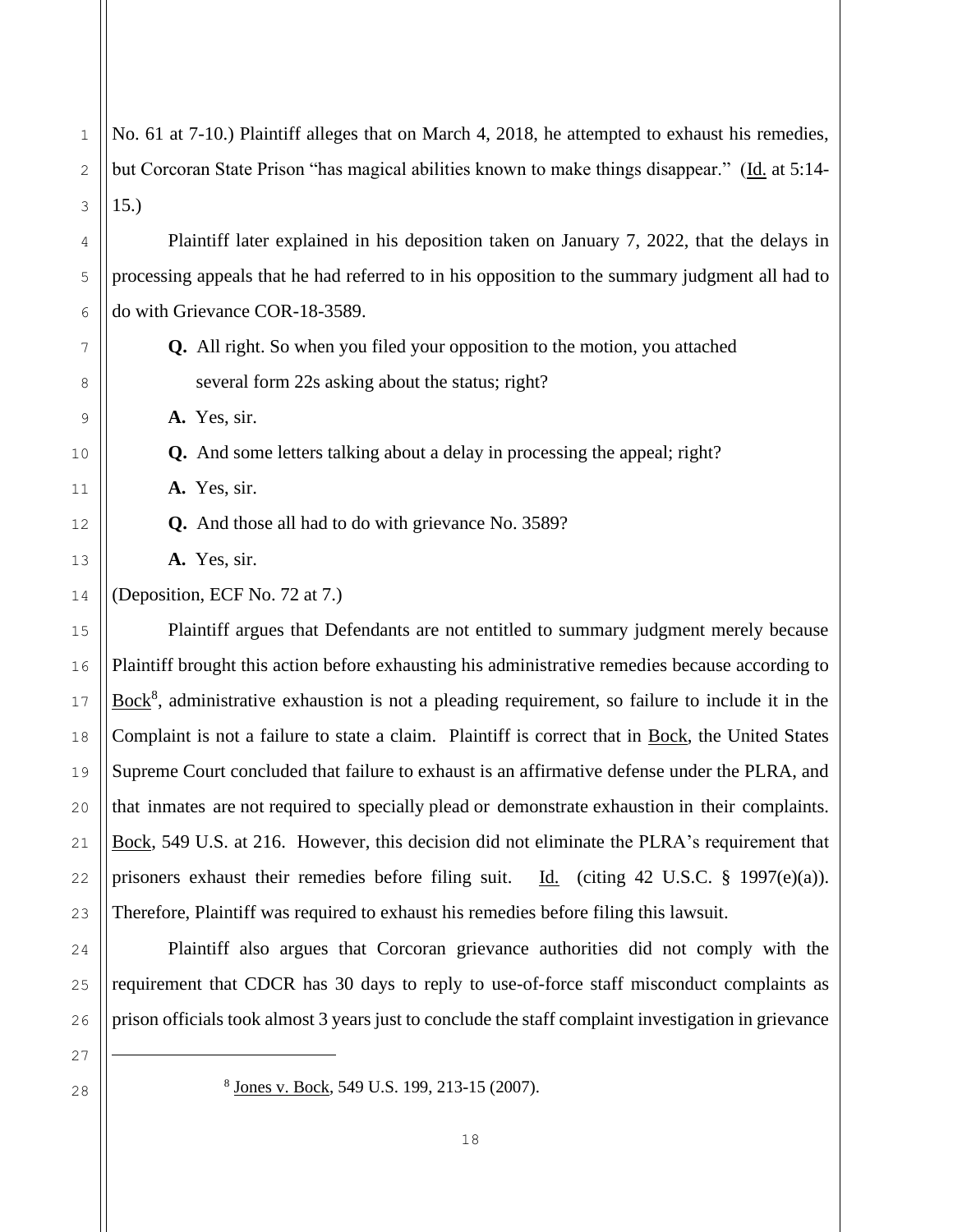1

2

log # CSPS-7-17-5971, and the other grievance log # CSPC-8-03589 regarding Defendant Gallagher never arrived. Plaintiff cites Cal.Code Regs, tit. 15 § 3084.8, Appeal Time Limits, which states that "[f]irst level responses shall be completed within 30 working days from date of receipt by the appeals coordinator." (ECF No. 61 at 38.) Cal.Code Regs, tit. 15 § 3084.8(c)(1). Defendants' evidence shows that Plaintiff's Appeal CSPS-17-5971, filed on November 9, 2017, was delayed without a decision from 2-5-18 to 8-8-19 (see ECF No. 57-4 at  $21-34$  (Exh. 2)), and was not finally decided until December 24, 2019 when it was denied at the Third Level. (ECF No. 57-5 at 3 ¶8, 10). Plaintiff appears to argue that he exhausted his available remedies even though he filed his lawsuit before the appeal was exhausted at the Third Level as he had to wait such a long time for the decision. Plaintiff is mistaken. Although Title 15 requires a First Level Response within thirty days, there are exceptions to the rule. Under  $\S 3084(d)(2)$ , an exception to the time limits provided in subsection 3084.8(c) is authorized [] in the event of the complexity of the decision, action, or policy requiring additional research."  $\S$  3084(d)(2). Here, Plaintiff was provided with notices each month or so from 2-5-18 to 8-8-19 informing him of an Exceptional Delay in Review of Appeal ("This is to notify you that the due date on the above referenced appeal has been extended for the following reason: Complexity of the decision, action, or policy") and citing CCR, 3084.8(e), which holds that:

Except for the third level, if an exceptional delay prevents completion of the review within specified time limits, the appellant, within the time limits provided in subsection 3084(c) shall be provided an explanation of the reasons for the delay and the estimated completion date.

Cal.Code.Regs, tit. 15 § 3084.8(e).

Thus, the exception to the time limits rule due to complexity, which delayed the decision in Appeal log no. CSPS-7-17-5971, was authorized by § 3084(d). Moreover, the notices of new completion dates indicate that Plaintiff still had remedies available to him when he filed his lawsuit on February 12, 2018.

In a summary judgment motion for failure to exhaust administrative remedies, the defendants have the initial burden to prove "that there was an available administrative remedy,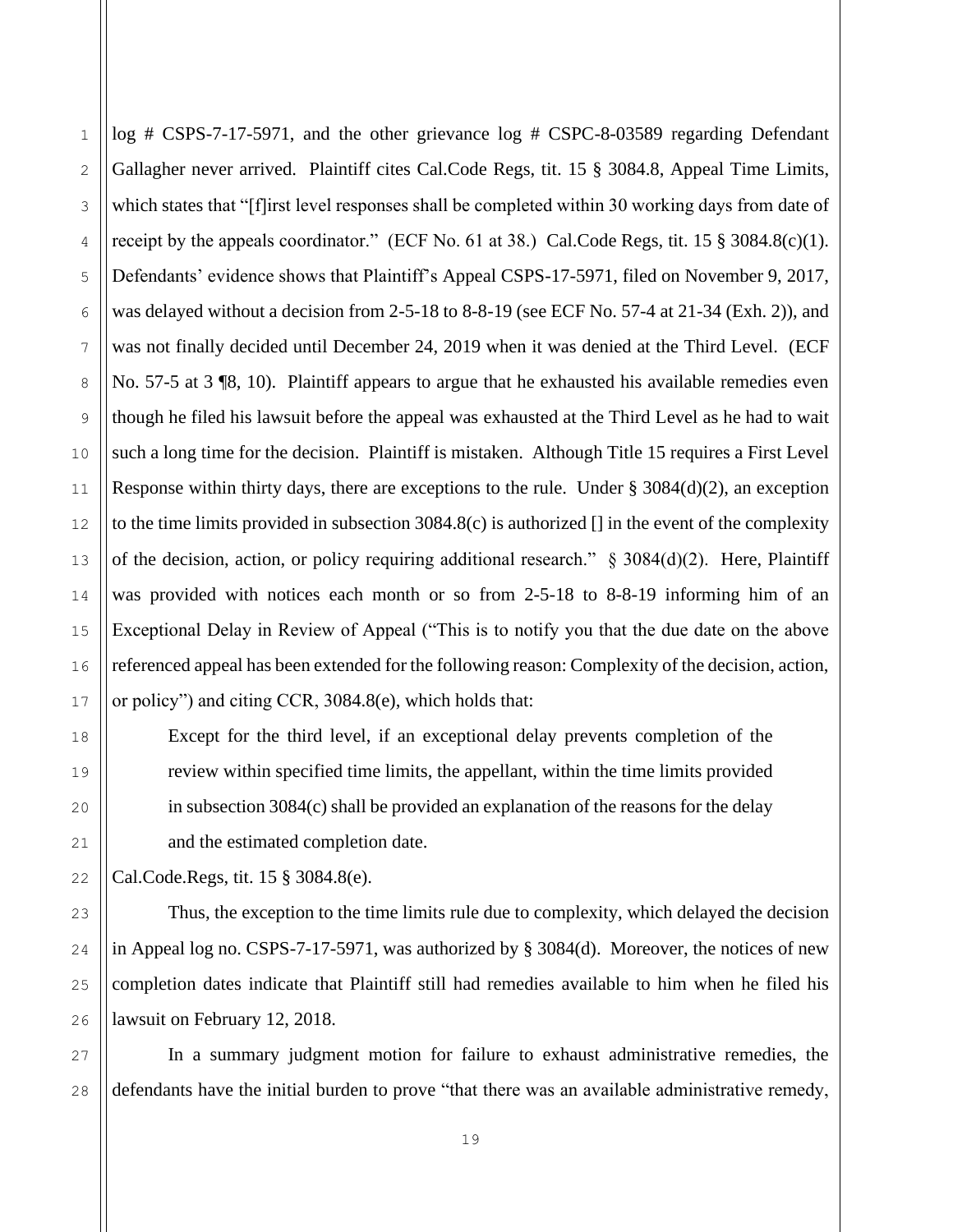and that the prisoner did not exhaust that available remedy." Albino II, 747 F.3d at 1172. The Court has taken judicial notice of the fact that the State of California provides its prisoners and parolees the right to appeal administratively "any policy, decision, action, condition, or omission by the department or its staff that the inmate or parolee can demonstrate as having a material adverse effect upon his or her health, safety, or welfare." Cal.CodeRegs. tit. 15, § 3084.1(a). Thus, administrative remedies were available to Plaintiff because the CDCR had an established policy that allowed inmates to file written grievances about the conditions of their confinement. Defendants have also shown that Plaintiff was aware of the grievance process because he had filed many grievances at the prison before the November 9, 2017 incidents occurred. (Exh. 1, ECF No. 57-4 at 6-9.)

The court finds that Plaintiff failed to exhaust his remedies for the claims in the First Amended Complaint. Only one grievance, COR-17-5971, addressed Defendant Fugate's use of excessive force, and that grievance was not exhausted until after Plaintiff filed this lawsuit. Only one grievance, COR-17-6271, was filed against Defendant Gallagher, and that grievance concerned Plaintiff's complaint that Defendant Gallagher took his property and would not return it. Three other grievances filed by Plaintiff during the relevant time period did not concern Plaintiff's claims in this case. One of them, COR-17-6239, was a query by Plaintiff about the funds in his trust account; another, COR-8-18-1271, was a request by Plaintiff for a form; and the other, COR-18-3589, was a complaint by Plaintiff that he was pepper sprayed by C/O Guizar on June 14, 2018.

Based on the above, the court finds that Plaintiff did not exhaust his administrative remedies for the claims at issue in this case prior to filing this suit. Therefore, Defendants' motion for summary judgment should be granted, and this case should be dismissed.

#### 24

## **IV. CONCLUSION AND RECOMMENDATIONS**

The court finds, based on the record before it, that Plaintiff failed to exhaust his available administrative remedies for his claims in this case against Defendants Gallagher and Fugate, as required by the Prison Litigation Reform Act, 42 U.S.C. § 1997e(a). Therefore, Defendants' ///

1

2

3